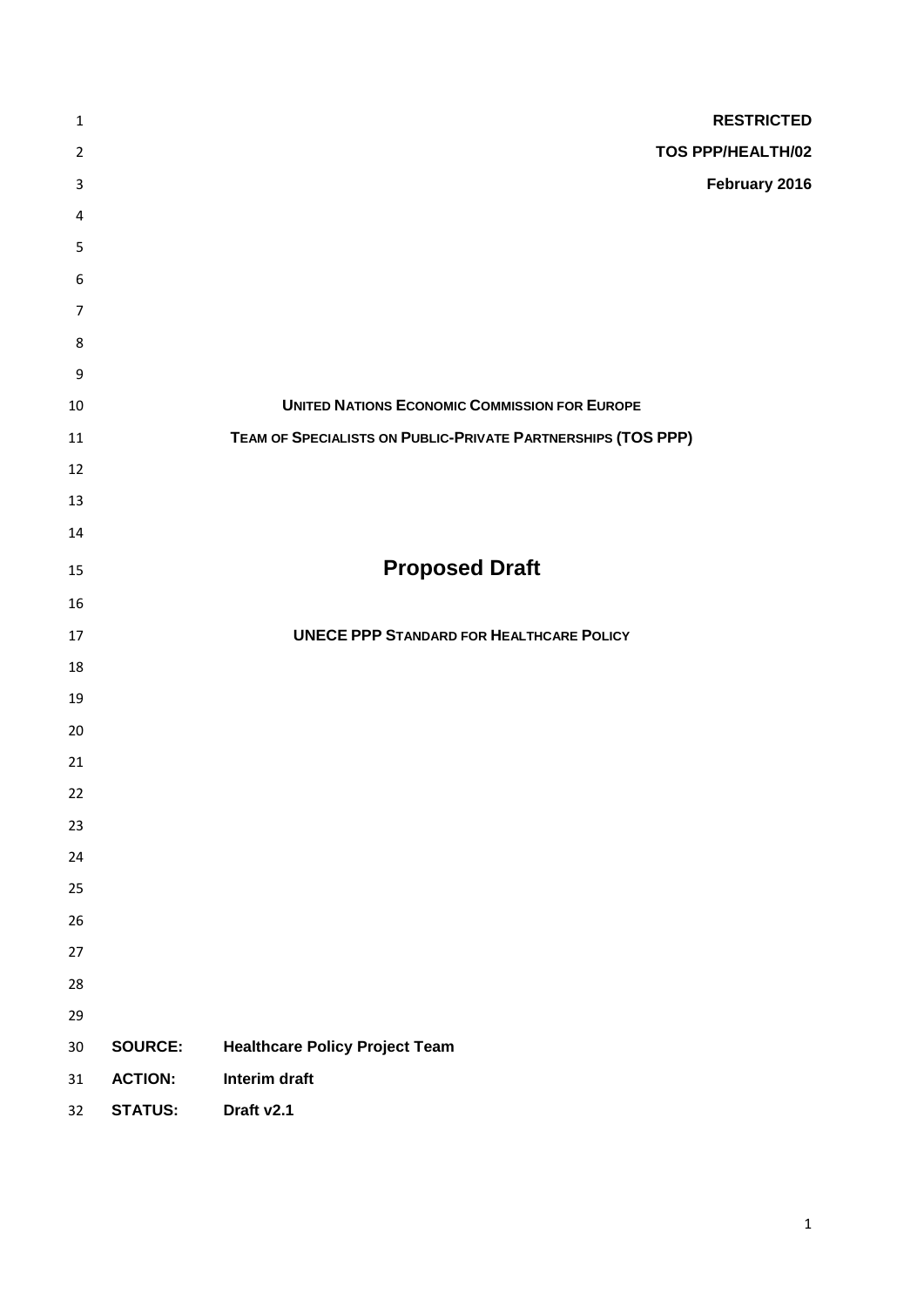| 33 | Contents                                                                               |  |
|----|----------------------------------------------------------------------------------------|--|
| 34 | T                                                                                      |  |
| 35 | Ш                                                                                      |  |
| 36 | Ш                                                                                      |  |
| 37 | IV                                                                                     |  |
| 38 | Α                                                                                      |  |
| 39 | B                                                                                      |  |
| 40 | Ш                                                                                      |  |
| 41 | A                                                                                      |  |
| 42 |                                                                                        |  |
| 43 | B                                                                                      |  |
| 44 |                                                                                        |  |
| 45 | B1                                                                                     |  |
| 46 |                                                                                        |  |
| 47 |                                                                                        |  |
| 48 |                                                                                        |  |
| 49 |                                                                                        |  |
| 50 |                                                                                        |  |
| 51 | B2                                                                                     |  |
| 52 |                                                                                        |  |
| 53 | Develop a standardised 'shadow' cost model against which to compare value [B3]  10     |  |
| 54 |                                                                                        |  |
| 55 |                                                                                        |  |
| 56 |                                                                                        |  |
| 57 | B3                                                                                     |  |
| 58 |                                                                                        |  |
| 59 | Incorporate robust business case risk allocation and value for money assessment [C6]11 |  |
| 60 | B4                                                                                     |  |
| 61 |                                                                                        |  |
| 62 |                                                                                        |  |
| 63 |                                                                                        |  |
| 64 |                                                                                        |  |
| 65 |                                                                                        |  |
| 66 |                                                                                        |  |
| 67 | C                                                                                      |  |
| 68 |                                                                                        |  |
| 69 |                                                                                        |  |
| 70 |                                                                                        |  |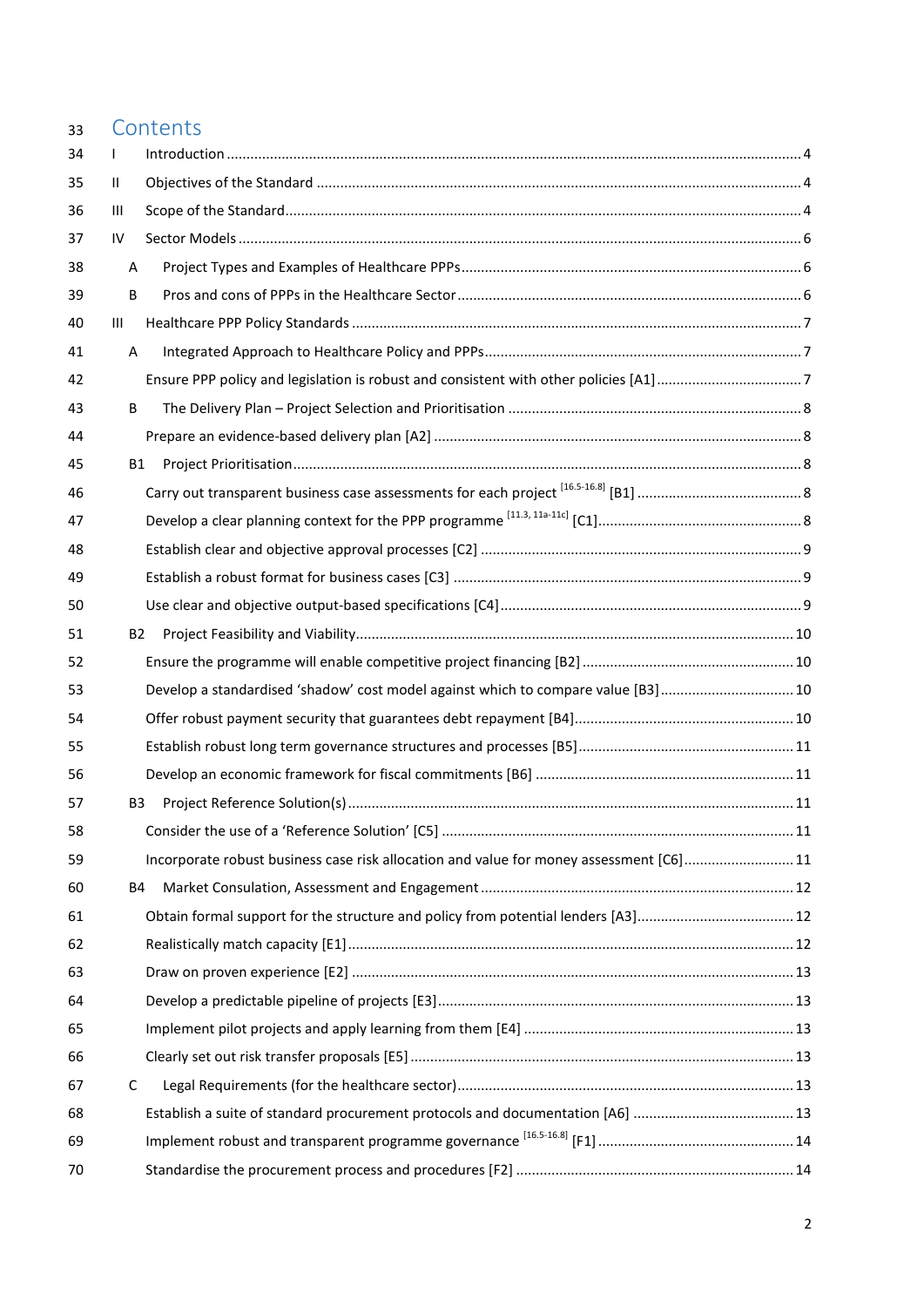| 71 |    | Evaluate tenders transparently and publish formal evidence of value for money [F3]  15 |  |  |  |
|----|----|----------------------------------------------------------------------------------------|--|--|--|
| 72 |    |                                                                                        |  |  |  |
| 73 |    |                                                                                        |  |  |  |
| 74 | D  |                                                                                        |  |  |  |
| 75 |    |                                                                                        |  |  |  |
| 76 | E  |                                                                                        |  |  |  |
| 77 |    |                                                                                        |  |  |  |
| 78 |    |                                                                                        |  |  |  |
| 79 | F. |                                                                                        |  |  |  |
| 80 |    |                                                                                        |  |  |  |
| 81 |    |                                                                                        |  |  |  |
| 82 |    |                                                                                        |  |  |  |
| 83 | G  |                                                                                        |  |  |  |
| 84 |    |                                                                                        |  |  |  |
| 85 |    |                                                                                        |  |  |  |
| 86 | IV |                                                                                        |  |  |  |
| 87 | V  |                                                                                        |  |  |  |
| 88 |    |                                                                                        |  |  |  |
| 89 |    |                                                                                        |  |  |  |
| 90 |    |                                                                                        |  |  |  |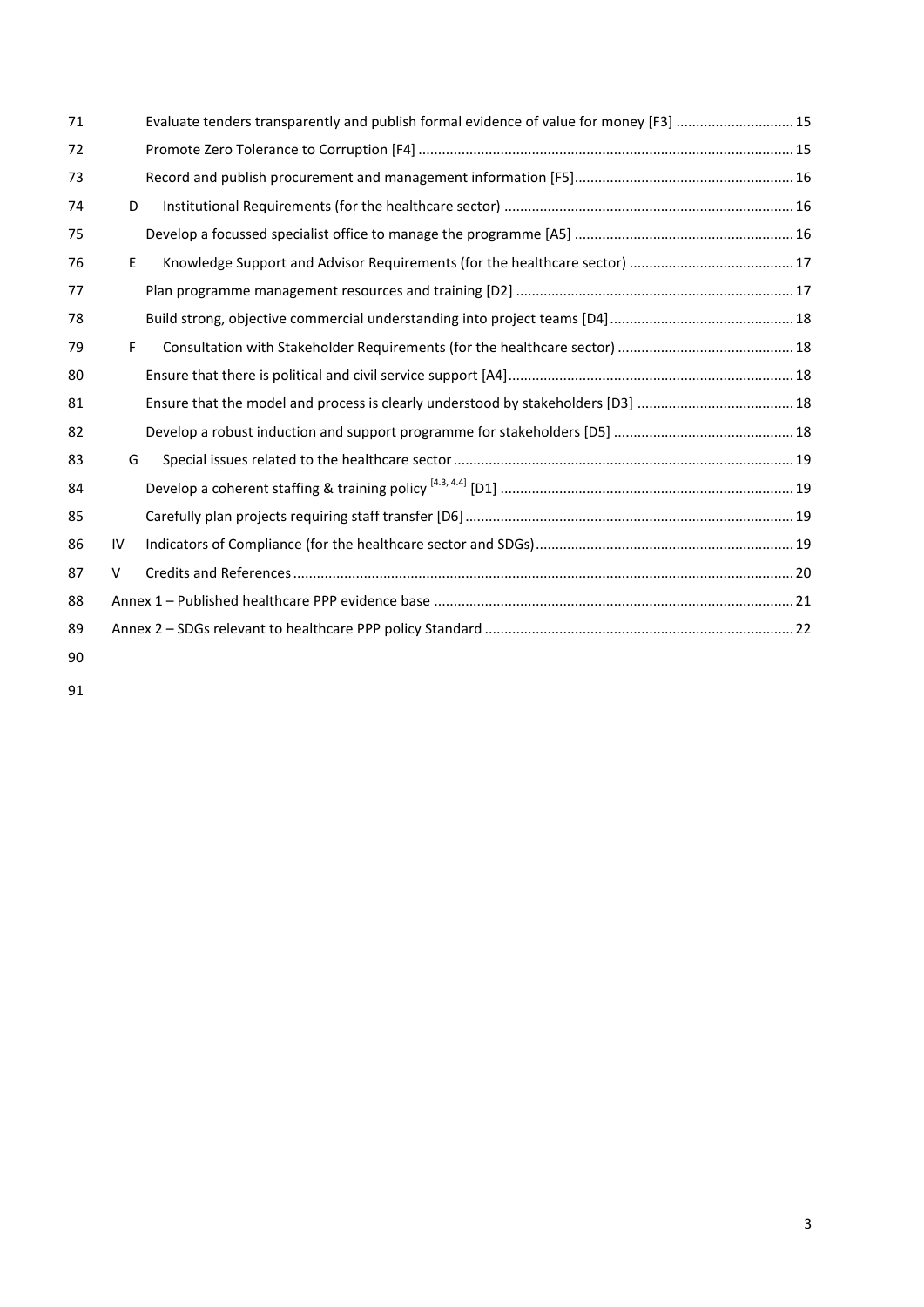## <span id="page-3-0"></span>I Introduction

 The Sustainable Development Goals ("SDG"s) were formally adopted in September 2015 as a global mandate to end poverty, fight inequality and injustice, and tackle climate change.

 The SDGs identify a range of measures to transform the health and wellbeing of the world's population, along with an emphasis on the need for sustainable development [9.1, 12.1-12.6, 17.14, 17.15] and clear mechanisms for implementation.

 SDG3 – "ensure healthy lives and promote wellbeing for all at all ages" is particularly relevant to the healthcare sector, but success in meeting others such as SDG4 (quality education), SDG5 (gender equality), SDG8 (decent work and economic growth), SDG9 (industry, innovation and infrastructure), SDG10 (reduced inequalities), SDG11 (sustainable cities and communities), SDG12 (responsible consumption and production), SDG13 (climate action), and SDG15 (life on land) all directly relate to the quality of healthcare systems, the way healthcare is delivered and how it is accessed by the world's citizens. To realise these goals, significant investment in the improvement of healthcare systems is needed.

 To realise this, the 2030 Agenda recognises that successful delivery of the SDGs will depend on global partnerships and cooperation between public, private and civil society. The UNECE supports the use of global partnerships for sustainable development and has produced this Standard to provide guidance to governments considering the use of Public-Private Partnership ("PPP") programmes to deliver investment in healthcare systems and infrastructure as a way of meeting SDG3 and contribute towards satisfying the other SDGs. Within this Standard, cross references to the SDGs are shown in

square brackets.

## <span id="page-3-1"></span>II Objectives of the Standard

 If managed well, PPP projects can help governments tackle development needs by bringing sustainable investment, replicable processes and expertise to complex systems. PPP programmes 116 can support the successful implementation of healthcare policy  $[3.1-3.9, 3a-3d, 5.6]$ , to improve universal 117 access to basic healthcare services  $[1b, 11.1]$ , give patients the best care in an appropriate setting, and making healthcare staff feel valued and fulfilled. The production of this Standard is intended as a step towards universal implementation of the SDGs. The Standard is resource to assist governments in the successful utilisation of PPP as a means of increasing their access to investment for the delivery of needed facilities.

 There are many models of PPP in the healthcare sector worldwide. The challenge for governments developing a PPP programme is to ensure their PPP policy is consistent with their healthcare policies and delivery strategy, and allows them to provide good quality universal coverage, helping them to 125 achieve the Sustainable Development Goals, alleviate poverty [1b] and provide universal access to healthcare for their population. Since the success of PPP programmes depends on the appropriate allocation of risks to the party best able to manage them, it is key that governments assess and build 128 market capacity as necessary [12a, 17.1, 17.19]

 It is also essential that any PPP programme has popular support and governments considering PPP programmes should first consult broadly with consumers, civil society and healthcare staff to ensure

131 the programme will meet their needs in the best possible way  $[17.17]$ 

## <span id="page-3-2"></span>III Scope of the Standard

 This UNECE Standard offers guidance on best practice in relation to the development and implementation of PPP programmes in the healthcare sector, under which capital investment in healthcare infrastructure (hospitals, clinics etc) and systems such as medical equipment and information / communication technology (ICT) are funded using commercial finance repaid over a long-term concession period or long term public sector commitments are made to private sector partners in relation to public healthcare programmes. Projects delivered in this way range from acute hospitals, mental healthcare facilities and community clinics, diagnostic and treatment centres to

outreach services such as dialysis and radiotherapy centres, and programmes of public health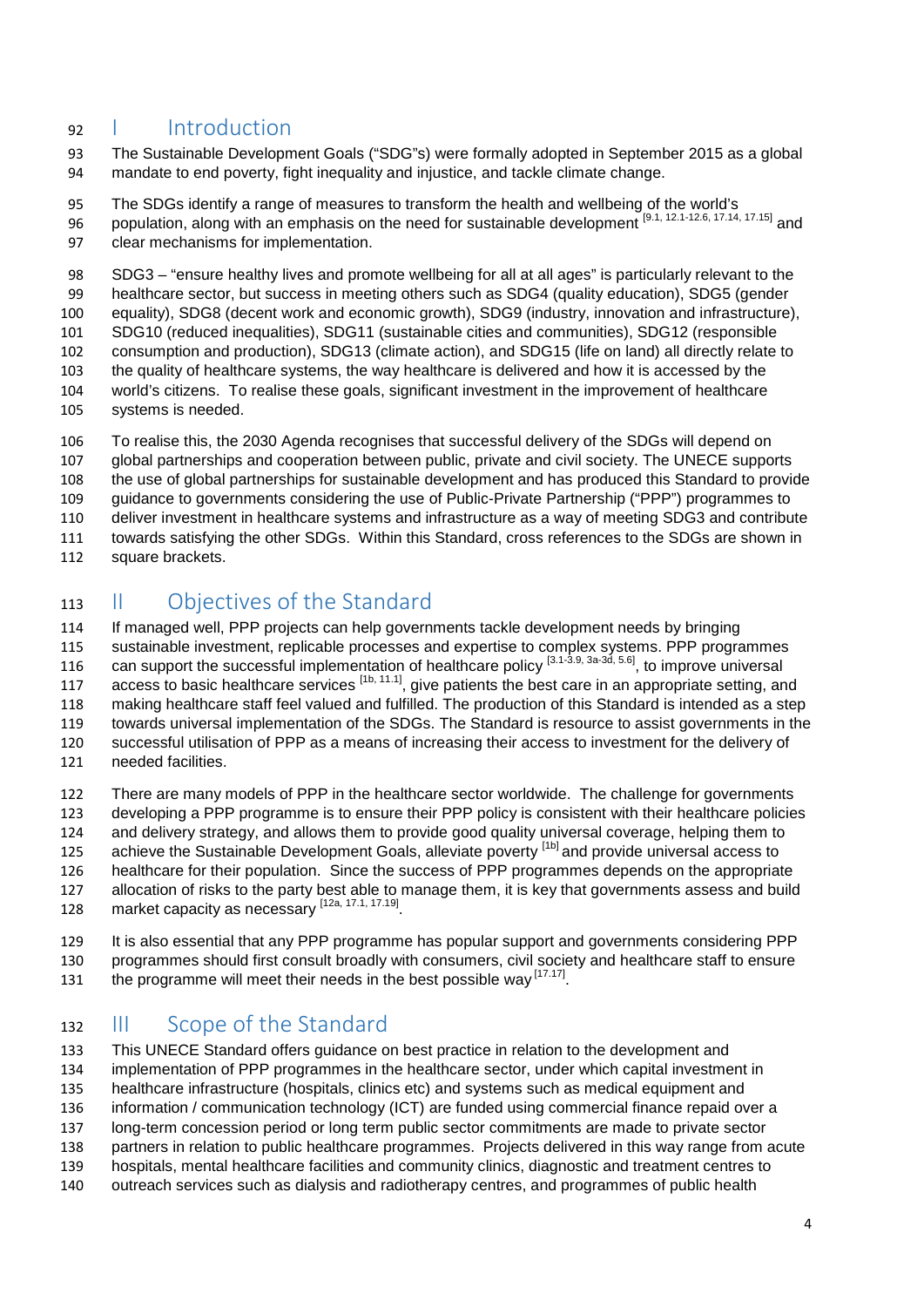141 promotion, research, advocacy, regulation and training  $[4.3, 4.4]$ . The Standard does not apply to partnerships to deliver healthcare services (without the need for capital investment); real estate transactions; or leasing arrangements.

 For the purpose of this Standard, the term PPP programme is defined as a framework or series of projects under which a public authority grants long term contracts (with a duration exceeding 10 years) to a private sector partner for the design, financing, construction or refurbishment and operation of healthcare service programmes or facilities. The term 'public authority' may include a government department, a statutory provider of health services, a regulator or a health insurer. The operation of those programmes or facilities may include the provision of services (which may include clinical services, the supply and operation of medical equipment, management and maintenance of the facilities and the provision of non-clinical services such as cleaning and catering). Under the terms of these contracts, the private sector partner will raise private capital to pay for the new facilities, which will be repaid by a lease or rental fee or a service concession from the public authority provided that the facilities and services meet a specified outcome standard. The recommendations of the Standard are based on a UNECE project which took place between

- June 2014 and June 2015, managed by an international, multidisciplinary team of experts with experience of PPP programmes and sustainable development. The project comprised a review of published information, and responses to detailed questionnaires from public and private sector
- organisations with experience of programmes of this kind, whose contribution is gratefully acknowledged. Recommendations are aimed at national and provincial governments considering the
- delivery of PPP programmes in the healthcare sector.
- We are very grateful for the active contribution of agencies in the countries listed in Annex 1 who contributed to the development of the Standard by responding to detailed questions on their own experience.
- The full list of projects and programmes from which lessons and experience were considered based on published information in the development of the Standard is available on the project team website at<https://www2.unece.org/wiki/display/pppp/Health+Policy> for governments seeking more detailed advice, experience and lessons learned from the delivery of PPP programmes. The Standard will be
- maintained by UNECE and the Healthcare PPP Centre of Excellence.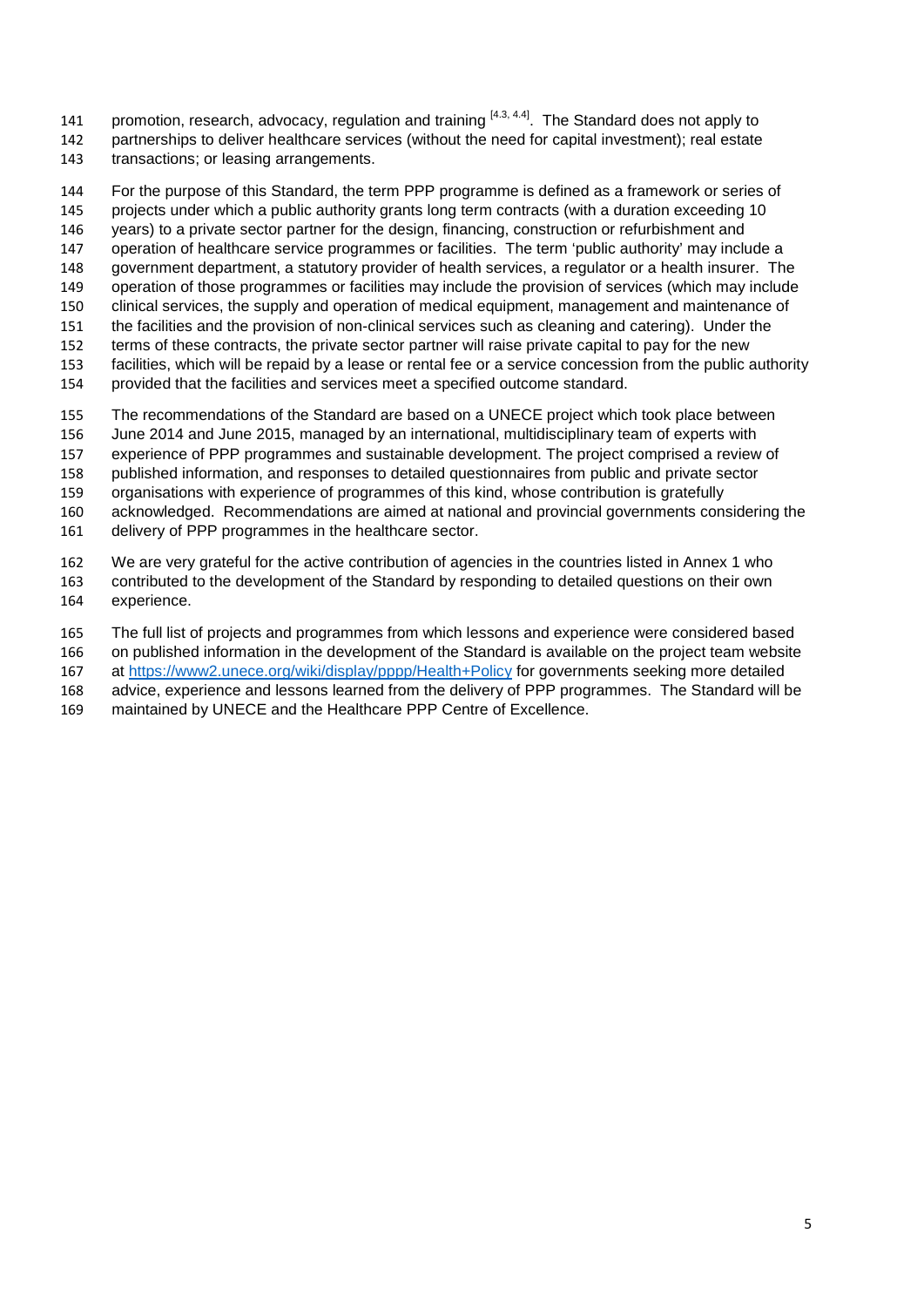## <span id="page-5-0"></span>IV Sector Models

### <span id="page-5-1"></span>A Project Types and Examples of Healthcare PPPs

- PPP projects in the healthcare sector may include the following:
- Development and operation of new buildings including hospitals, diagnostic centres, and local clinics;
- Supply and operation of information technology and medical equipment;
- 176 The development and management of health insurance systems, and the commissioning and health service provision associated with them;
- 178 Partnerships to develop new services, and to distribute drugs and medical equipment and devices; and
- 180 The creation of research and training infrastructure that supports the delivery of healthcare, including the development and governance of institutions that will carry it out.
- 

### <span id="page-5-2"></span>B Pros and cons of PPPs in the Healthcare Sector

 Healthcare services are amongst the most complex and socially sensitive services that governments provide to their citizens.

- The advantages of a PPP Programme in the healthcare sector is that investment in healthcare
- infrastructure and services can be delivered quickly and to specified standards, without resulting in
- high levels of government capital expenditure. Services are delivered to objective standards, or

private providers suffer financial and operational penalties that can lead to contract termination.

The disadvantages of a PPP Programme in the healthcare sector generally result from inappropriately

specified or executed contracts. They can include a lack of flexibility; inappropriate transfer of risk,

- leading to high costs or poor value for money; and a lack of transparency.
- Successful PPP programmes in the healthcare sector have the following characteristics:
- 194 They are well governed;
- They represent the best value for money of the realistic options available for improving population health;
- 197 They exhibit a high degree of transparency and public accountability;
- 198 They learn lessons effectively from project to project;
- They engage effectively with the population they serve; and
- They adapt well to changing technology, healthcare delivery plans and casemix,
- Conversely, unsuccessful PPP programmes in the healthcare sector are characterised by poor governance and value for money, a lack of transparency and a rigid, inflexible approach.

PPP programmes tend to feature complex commercial and legal arrangements, so governments

should be careful when developing the scope and delivery arrangements to avoid conflicts. The

recommendations on the following pages provide guidance in the establishment of a healthcare PPP

programme, which can be supported by advice from the specialist Centre of Excellence. References

in the text are to the letter and number that appear in square brackets at the end of each

recommendation.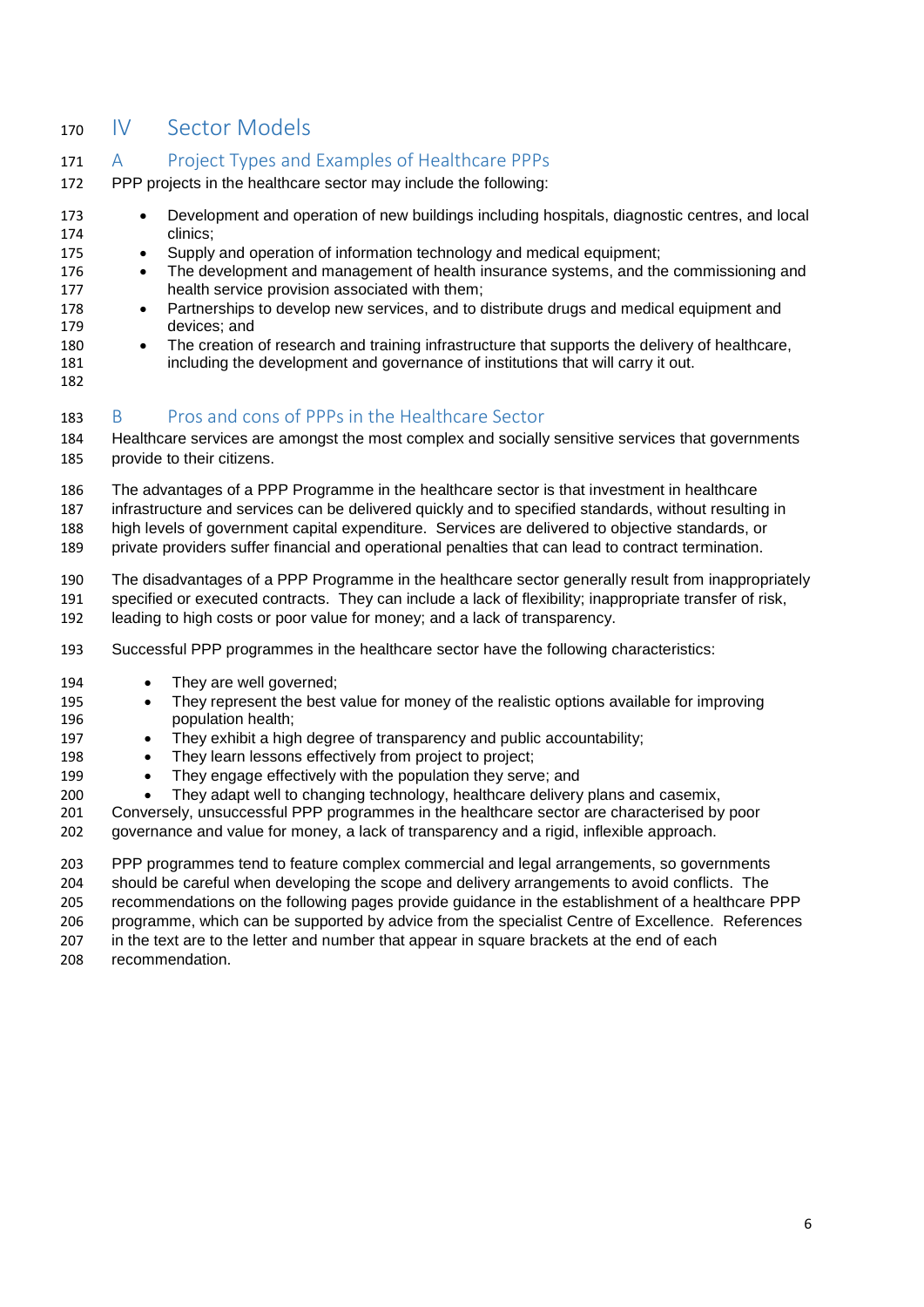## <span id="page-6-0"></span>III Healthcare PPP Policy Standards

### <span id="page-6-1"></span>210 A Integrated Approach to Healthcare Policy and PPPs

<span id="page-6-2"></span>211 Ensure PPP policy and legislation is robust and consistent with other policies [A1]

 Governments should have a formal policy for the provision of healthcare services to their population 213 ("Healthcare Policy"), and a sustainable  $[9.1, 12.1-12.6, 17.14]$  long term strategy for delivering it ("Healthcare 213 (From Extensive Programme for the Strategy") [3.1-3.9, 3a-3d, 5.6, 17.15] They should also prepare a development programme for the infrastructure that will support them ("Healthcare Infrastructure Development Programme"), within which a PPP programme may play a part. Both the Healthcare Strategy and the Healthcare Infrastructure Development Programme should be based on objective evidence of the supply and demand for healthcare services within the government's jurisdiction and set out the reasoning behind the quantity, quality, size, geographical and social distribution of healthcare facilities to be provided. The Healthcare Policy, Healthcare Strategy and Healthcare Infrastructure Development Programme should be consistent with World Health Organisation guidelines and government strategy and

- 222 commitments to initiatives such as the SDGs <sup>[1b]</sup>. Particular attention should be given to ensuring
- 223 equity of access to basic healthcare services for the whole population  $[11.1]$ , actively ensuring that the
- 224 health system is accessible to disadvantaged and vulnerable groups [1.3].

225 The policy and legislative framework for a PPP programme in the healthcare sector should be 226 consistent with governments' Healthcare Policy<sup>[3.1-3.9, 3a-3d, 5.6]</sup> and economic and fiscal policy <sup>[1b, 8.1, 8.2,</sup>

9.2, 10.1-10.4] A formal PPP policy assessment should be completed at the PPP programme's outset to

identify potential conflicts between PPP policy and legislation and any established policies,

regulations and legal frameworks including legislation and common law. An action plan should be

developed identifying any enabling legislation (such as a PPP-specific law allowing governments to

231 grant the appropriate concessions and assume debt in the event of termination)  $[16.3]$ 

232 As part of this policy assessment, the tax and accounting treatment of healthcare PPP projects should be determined, because healthcare policy often requires availability-based payments unlike other sectors, where demand-based payment regimes are common. The government's taxation policy and guidance should be aligned with its PPP policy, but tax and accounting treatment should not drive the decision to implement a PPP programme.

 A key consideration of the policy assessment should be the extent to which the PPP programme should include clinical services. If it will, the assessment should identify the specific objectives in

doing so, the evidence that the PPP programme will achieve them and the most appropriate public

counterparty to ensure the programme's viability. If the risk of clinical service activity volumes is

expected to transfer to the private sector, the government should identify how payment (by public or

242 private health insurers, or the service users) will be quaranteed.

The government should enact any legislation necessary to enable the PPP programme, which often

includes PPP-specific laws and specific alignment with legislation covering the delivery of clinical

services. Legislation should comply with the UNCITRAL Legislative Guide on Privately Financed

Infrastructure Projects, and Model Legislative Provisions on Privately Financed Infrastructure Projects

247 and should be permissive rather than restrictive [17.3, 17.5].

While the PPP policy assessment should provide a clear framework for the development of the policy

it should not impose too much legislative rigidity early in the programme's life, in order that lessons

from early projects can be adopted.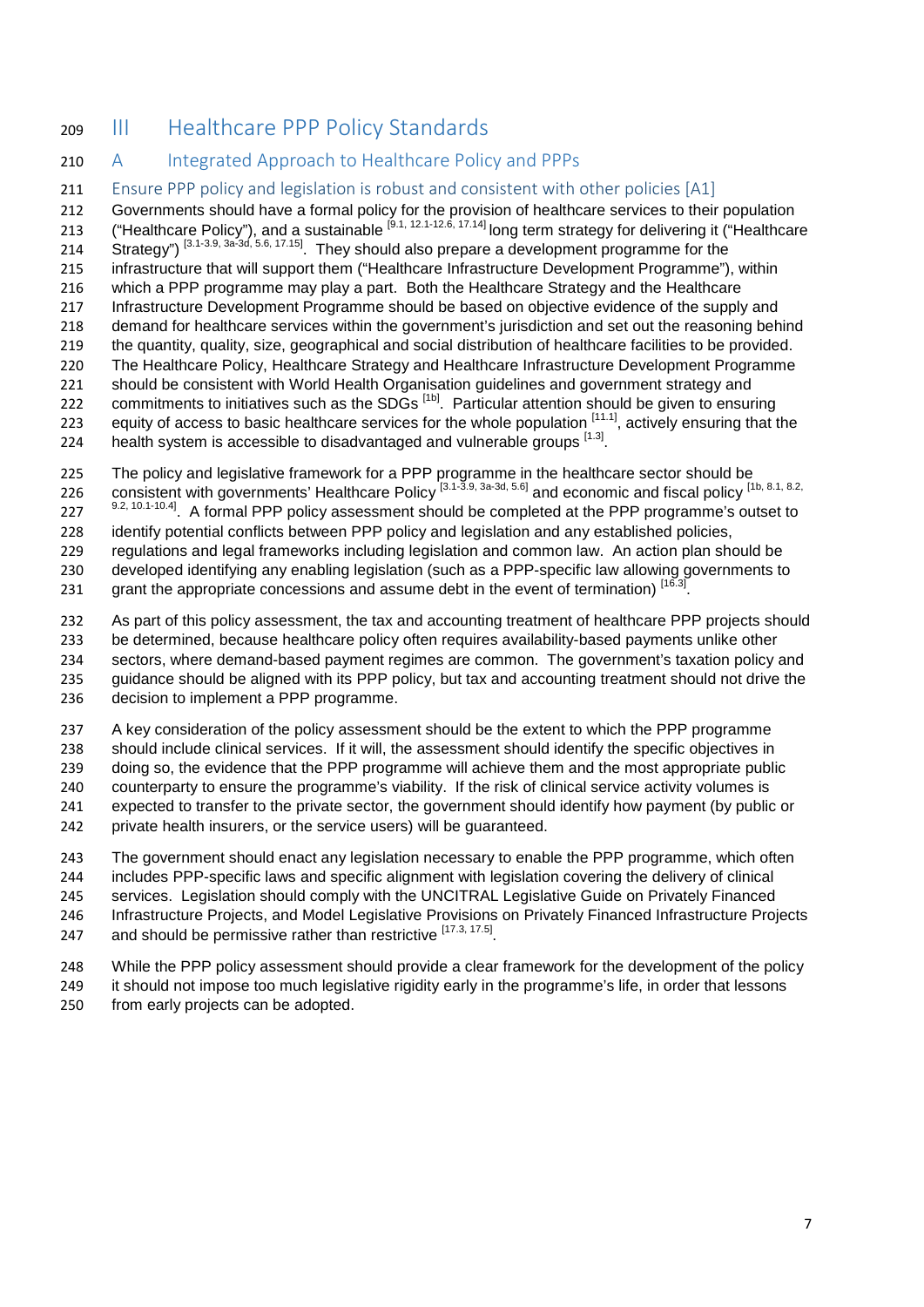### <span id="page-7-0"></span>251 B The Delivery Plan – Project Selection and Prioritisation

### <span id="page-7-1"></span>Prepare an evidence-based delivery plan [A2]

 In preparing for the healthcare PPP programme, governments should draw upon experience from 254 other jurisdictions and the UNDP's Public-Private Partnerships for Service Delivery programme to develop a robust and evidence-based Healthcare PPP Delivery Plan. This is because healthcare PPP projects include a high degree of technical complexity and stakeholder engagement that is unusual for other sectors. The plan should set out the process to be followed in subsequent stages of the programme's life:

- Prior to the procurement of healthcare PPP projects, in developing a policy and legislative 260  $\frac{1}{16}$  framework  $\frac{1}{16}$ , 12.7]; preparing standard documentation and guidance; carrying out a programme-wide feasibility assessment and value for money analysis; developing an 262 approval process for Project Business Cases; consulting with potential lenders [10b] and other stakeholders; assessing market demand; and ensuring the right resources and training are 264  $a$ vailable  $[4.3]$ .
- During procurement, to ensure projects remain affordable, value for money, and consistent 266 with the overall programme, policy and development strategy  $[1b, 17.4]$  and to ensure the procurement process is fair and transparent [1.4, 12.7, 16.5-16.8] .
- During construction, to ensure projects are delivered on time, to the specified standards and within budget and continue to meet their brief.
- Before and during commissioning of healthcare infrastructure, services and equipment to ensure that the staffing plan for the new healthcare facilities is achieved, and that healthcare and operational staff understand how to work efficiently in the new buildings to realise the 273 project's objectives  $\left[5.4\right]$ ; that the transition to the operational phase runs efficiently; that any cultural changes that are necessary are implemented; and that changes elsewhere within the same health economy are delivered in line with the Project Business Case.
- During the operational phase, to ensure that governance controls are in place, and that projects are managed transparently and efficiently, and continue to deliver optimal value for money; and that major maintenance work and any changes are managed efficiently and represent the best value for money.
- The Healthcare PPP Delivery Plan should be considered a 'live' document, and be subject to strategic review at routine intervals aligned with the periodic review of Healthcare Strategy.

### <span id="page-7-2"></span>B1 Project Prioritisation

## <span id="page-7-3"></span>283 Carry out transparent business case assessments for each project <sup>[16.5-16.8]</sup> [B1]

 Within the Healthcare PPP Delivery Plan, the government should develop an overall financial and economic model for the PPP programme that clearly sets out what it will cost and the objective criteria for the financial, social, environmental and economic benefits it will yield [8.1, 8.2, 9.2, 10.1-10.4]. Each project should be costed in outline terms prior to its commencement, and should only proceed to procurement if it is viable and affordable within the context of the Healthcare Infrastructure Development Programme and represents the best value for money of the realistically deliverable

- **options** [12.7, 17.4]
- Project Business Cases should take a standard form and be subject to approval at key stages in their
- procurement and delivery against objective criteria as described under C2.

## <span id="page-7-4"></span>293 Develop a clear planning context for the PPP programme  $^{[11.3, 11a-11c]}$  [C1]

- Before starting a PPP programme, governments should develop a Healthcare Strategy and
- Healthcare Infrastructure Development Programme as described in A1. As a minimum these should
- include a health needs assessment to fully assess current and future supply and demand for
- healthcare services in the project or programme demographic area. They should assess and consider
- national and local health trends and demands, population risk factors, disease prevalence and
- demography-related medical care as well as the size and condition of the existing healthcare
- infrastructure.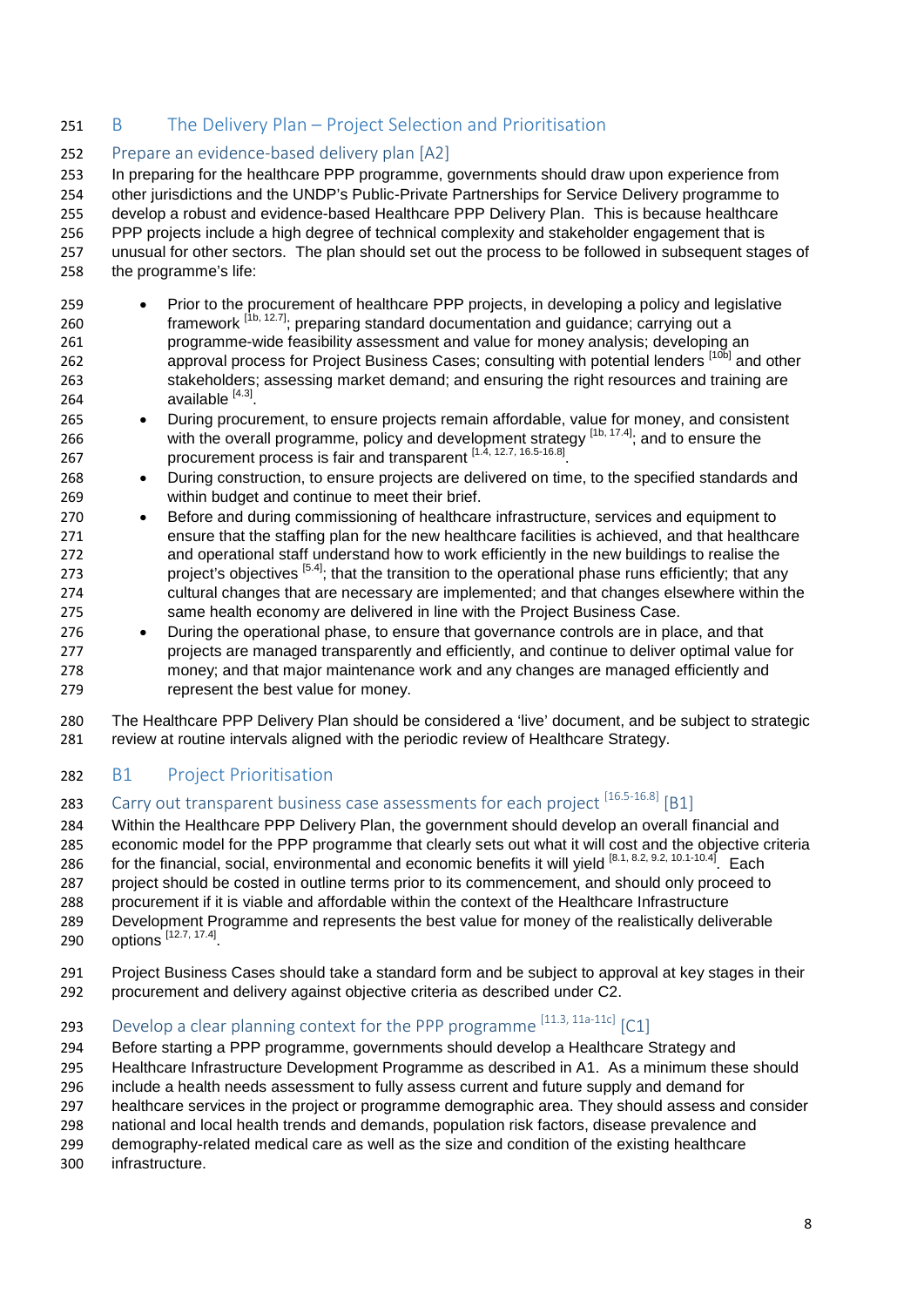- The role of PPP within the Healthcare Infrastructure Development Programme should be defined in
- the Healthcare PPP Delivery Plan as described in A2, with a clear timescale for implementation.
- Having done so, the Healthcare Infrastructure Development Programme should be published
- alongside those aspects of the programme to be delivered using PPP or the process by which the
- suitability of PPP as a delivery vehicle will be assessed, including specified approval points for Project
- 306 Business Cases at a strategic/initial, interim and final stage before construction begins [16.10]
- <span id="page-8-0"></span>Establish clear and objective approval processes [C2]
- The Healthcare PPP Delivery Plan should include a process for stakeholder engagement and formal government approval of each PPP project at key stages in its development, to ensure that it:
- Is consistent with the Healthcare Infrastructure Development Programme and Healthcare PPP Delivery Plan;
- 312 Is consistent with economic and fiscal policy  $[8.1, 8.2, 9.2, 10.1-10.4]$
- 313 Is affordable within budget  $[17.4]$ ;
- Has the support of stakeholders including patients and healthcare professionals;
- Represents the best value for money of the realistic options available; and
- Has a coherent and realistic delivery plan, built on market evidence.
- These approvals should be granted as a minimum at the following stages:
- Following the identification of a proposed strategic solution, but before the development of a Project Business Case;
- Before procurement begins; and
- Before signing contracts with the preferred partner.

### <span id="page-8-1"></span>Establish a robust format for business cases [C3]

 Projects within the PPP programme should each have a robust Project Business Case setting out the project's description, rationale, objectives and measures of success. Project Business Cases should follow a standard format, which is updated at each approval stage described above.

- The format of Project Business Cases should consider of the economic, social, environmental,
- commercial and legal context and acceptability of the projects and compare the relative benefits and
- value for money represented by delivering them under the PPP programme against alternative options on a like-for-like basis.
- In developing the format for Project Business Cases to be adopted, governments should draw on
- experience from other jurisdictions as described under A2. Project Business Cases should clearly set
- out the objectives, measurable benefits or outcomes and key success factors for each project, the role of each of the institutions that will participate, and the allocation of risks between them.
- Project Business Cases should be subject to independent audit or review of the assumptions
- underlying them at key points in their development. Upon completion and commissioning of the
- projects, the actual benefits or outcomes and key success factors should be assessed against those
- in the Project Business Case approved prior to Financial Close, and this information should published
- 338 to provide lessons for future projects and improve market confidence in the PPP programme [16.10].
- Each Project Business Case should include a detailed transition plan setting out arrangements for the transfer of services to the new facilities and/or service arrangements.
- Project Business Cases themselves should be published except where information they contain would 342 be prejudicial to the competitiveness of tenders [16.10].

### <span id="page-8-2"></span>Use clear and objective output-based specifications [C4]

- By the time projects are approved to begin procurement, each Project Business Case should feature
- output-based specifications (identifying what the government actually wants from delivery of the
- project services, rather than how they are to be performed) that set the performance standards for the
- project. These should be directly related to the government's Healthcare Infrastructure Development
- Programme and Healthcare Strategy, and any national standards for healthcare facilities. They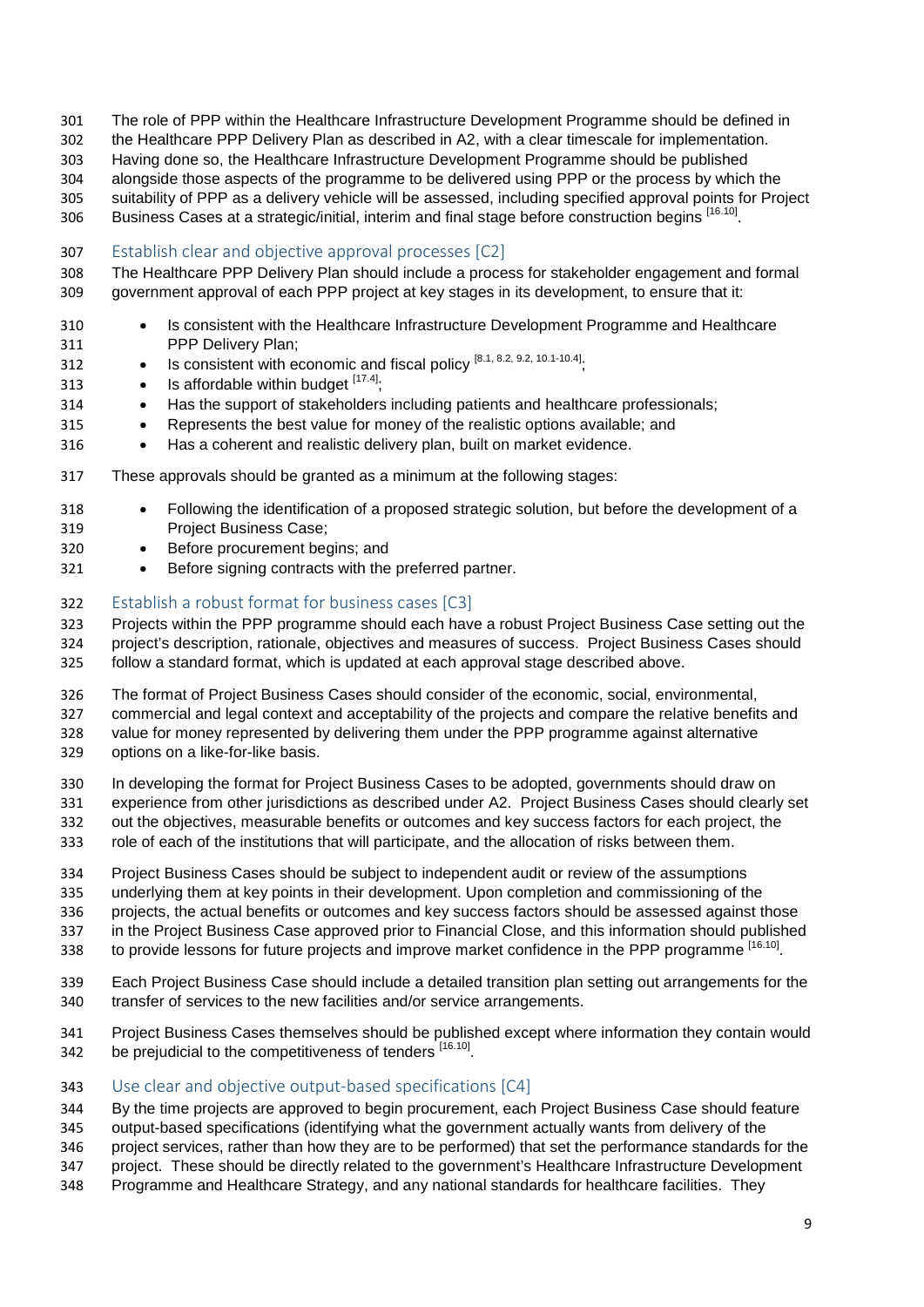- should be capable of objective measurement, with clear and realistic contractual sanctions on the private sector partner if they are not achieved.
- Standard output specifications should be developed, initially based on lessons from other jurisdictions
- as described under A2 but then developed based on experience from pilot projects. Output
- specifications should be clearly defined and measurable, and only relate to issues that genuinely
- affect the ability of the authority to deliver public services in accordance with the Healthcare Strategy.

### <span id="page-9-0"></span>B2 Project Feasibility and Viability

### <span id="page-9-1"></span>Ensure the programme will enable competitive project financing [B2]

 In planning the PPP programme and as part of the consultation described under A3, governments should carry out a formal assessment of potential sources of finance including local and international commercial debt, international financial institutions (including Development Finance Institutions and 360 Export Credit Agencies), government debt and the local and international capital markets [17.3, 17.5]. Due diligence should be carried out to assess what obstacles exist to the use of multiple potential sources of funding for each project, and how they will be overcome. Specific issues to be considered include the capacity and sophistication of local contractors, the capacity and quality of the insurance market, and the robustness of the contract structure and legal framework underpinning it. Where fiscal, economic, taxation and other policies could constrain the availability of competitive finance, consideration should be given to aligning them with PPP policy or procuring the programme in a 367 different way [8.1, 8.2, 9.2, 10.1-10.4, 17.13]

Each PPP project should be fiscally independent, and other than the arrangements agreed when

 contracts are signed they should only be subsidised where there is demonstrable value for money in doing so.

### <span id="page-9-2"></span>Develop a standardised 'shadow' cost model against which to compare value [B3]

Government should develop a robust and locally relevant system of capital and operating cost

- benchmarks. This system should be used to establish transparent evidence that each PPP project
- represents the best possible value for money as compared to alternative ways of achieving its
- 375 objectives particularly the direct delivery of the same projects by the public sector [16.5-16.8]. If
- insufficient information is available, a system for making that comparison should be agreed as part of
- the Healthcare PPP Delivery Plan described in A2. The system should allow direct, like-for-like
- comparison of all whole project life costs including insurance, maintenance regimes, and historic evidence of public sector management of the delivery and maintenance of capital projects of a similar
- size. Where there is insufficient evidence to make a direct comparison, data should be gathered from
- equivalent economies or sectors and transparent allowances made to ensure the system is
- appropriate to the size and scope of the healthcare PPP programme.
- The system should be developed in consultation with local and international contractors and service providers, supported by suitably qualified advisors, as part of engagement with potential tenderers described more fully in Section E. Where tenderers depart significantly from benchmarked pricing, project teams should ensure they understand whether any project-specific reasons have driven
- pricing to ensure the project scope is likely to deliver the best value for money.
- The cost system should reflect the requirements of national standards and policies for government
- and private healthcare facilities and any regulations, legislation or guidance on their use. It should be
- regularly indexed against published indices and to reflect pricing on similar recent projects.

### <span id="page-9-3"></span>391 Offer robust payment security that guarantees debt repayment [B4]

PPP projects represent a long term public sector commitment. The government should maximise

value for money by offering bidders and investors formal instruments that provide long term

guarantees that payments will be made, and that a consistent approach will be taken to concession

- management while still transferring the risk of delivery and operation of projects to specified
- outcome standards to the private sector.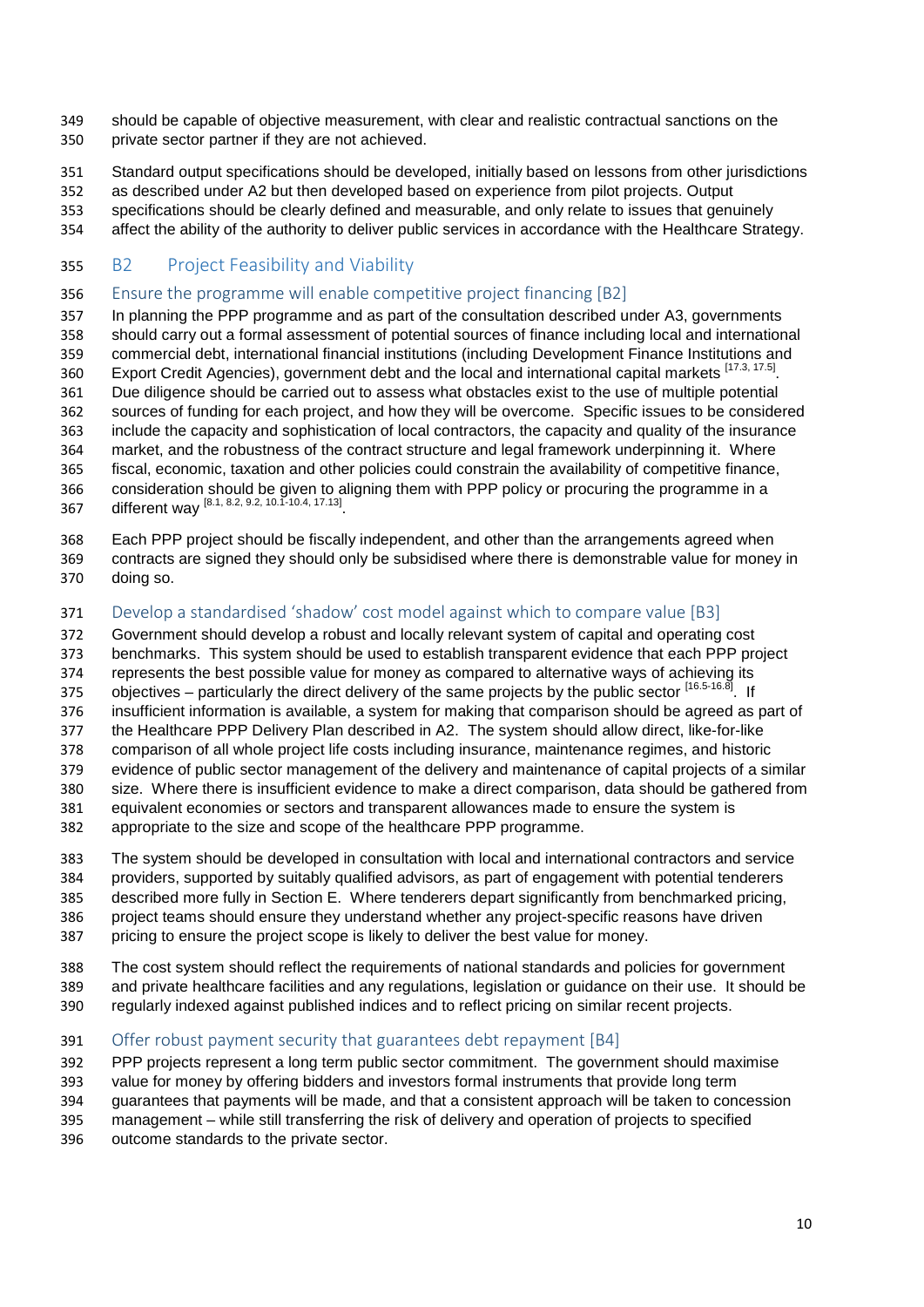- The PPP programme should be structured in such a way as to allow senior debt and other long term
- commitments such as interest rate swaps to be assumed by government in the event of a project
- failure leading to termination (less any costs that can be recovered from other parties), and to
- compensate the private sector investors and service providers if projects are terminated through no
- fault of their own. The terms under which senior debt is assumed should be a matter of policy following a risk assessment once the consultation described in A3 is completed, but should incentivise
- senior lenders to step in if junior (subordinated debt and equity) investors default.
- Payments may achieve this through sovereign guarantees, insurance, reserves, co-payment
- commitments or other means but governments should obtain formal feedback on the proposed
- payment security arrangements from a range of potential lenders as described under A3 [10b, 17.3, 17.5].
- <span id="page-10-0"></span>Establish robust long term governance structures and processes [B5]
- As part of the development of the Healthcare PPP Delivery Plan, government should ensure that long
- 409 term budget provision is made for the governance and management of the programme throughout its
- 410 term, as part of its long term financial planning for the national and local healthcare economy [16.8].
- Payments under PPP project agreements should be clearly hypothecated and independent of political
- influence and the agreements themselves should feature mechanisms for dispute resolution which
- are politically independent.

### <span id="page-10-1"></span>Develop an economic framework for fiscal commitments [B6]

- A framework should be established to manage government commitments arising from the PPP
- programme, including fiscal commitments such as ongoing subsidies or payments, and contingent
- liabilities such as guarantees [8.1, 8.2, 9.2, 10.1-10.4, 17.4] . The framework should be dynamic and include
- review mechanisms which allow the government to evaluate government support agreements and
- exposure to liabilities under the PPP programme in the context of the rest of their economy.
- <span id="page-10-2"></span>B3 Project Reference Solution(s)

### <span id="page-10-3"></span>Consider the use of a 'Reference Solution' [C5]

- The Healthcare PPP Delivery Plan and process for the development of Project Business Cases should include consideration of the advantages and disadvantages of developing a Reference 424 Solution as part of the development of the Project Business Case. Reference Solutions are design and implementation solutions developed by the public sector before procurement begins, and can be helpful in articulating the scope and specification of projects, and better understanding likely costs and risks. Any Reference Solution should clearly identify how it meets the PPP programme's objectives, particularly service quality and performance improvements if clinical services are included in the programme. They should be shared with tenderers, except where information they contain is likely to compromise the competitiveness of tenders or restrict their ability to present alternative solutions that achieve the specified outcomes.
- Reference Solutions should include a protocol to determine the point to which work on a Reference Solution is completed ahead of procurement, which offers the best balance between the need to clarify the project's needs and expectations, and the ability of tenderers to offer alternative solutions which meet the project's requirements. If project teams elect to develop a Reference Solution, they should appoint suitably qualified specialists, designers and advisors to develop a Reference Solution before the procurement phase commences.

### <span id="page-10-4"></span>Incorporate robust business case risk allocation and value for money assessment [C6]

- Project Business Cases should include a value for money analysis that compares the PPP model
- against the cost of delivering and operating the facility using alternative means. These should include
- an objective comparison with the likely cost and risk (including costs) of delivery using public sector
- resources, which is externally audited or reviewed. The process for doing so should draw on
- experience from other jurisdictions as described under A2 and should be supported by suitably
- experienced advisors under the oversight of the PPP Unit.
- PPP contracts should specifically feature a simple and efficient process for making changes during the life of the concession. Standardised documents should include a change process which makes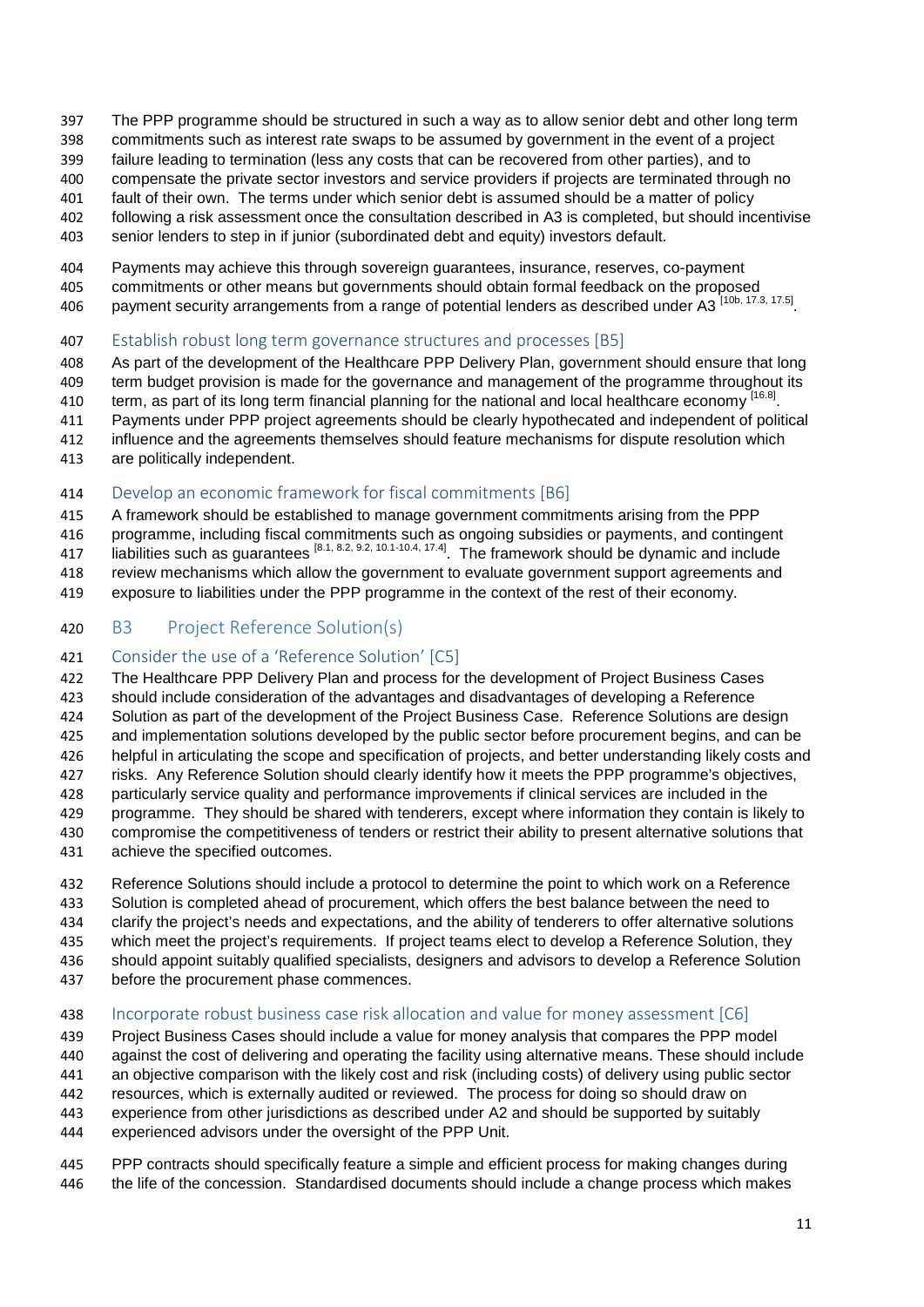- the adaptation of PPP hospitals no more expensive in whole-life terms than equivalent traditionally
- procured infrastructure which is managed to the same standards. Project Business Cases should
- specifically consider the cost and operational implications of adapting services and facilities to changing healthcare needs.
- <span id="page-11-0"></span>B4 Market Consulation, Assessment and Engagement

### <span id="page-11-1"></span>Obtain formal support for the structure and policy from potential lenders [A3]

- Having developed the Healthcare PPP Delivery Plan but before the proposed policy, legislation and
- governance is implemented, governments should seek formal feedback on their proposals from a
- representative range of potential funders with experience in the successful project financing of
- 456 completed projects with similar characteristics to the proposed programme [10b, 17.3, 17.5]. Where
- investment is likely to be needed from international financial institutions, commercial lenders and institutional debt from other jurisdictions, they should be consulted on the proposed policy, legislation,
- 459 standard documentation and guidance, structure and counterparties, governance and risk transfer<br>460 [17.9]
- The programme should be tailored in response to feedback from those potential funders, and actions taken in response should be published to provide potential bidders with reassurance that there is 463 institutional support for the programme before the procurement of pilot projects begins [16.10]. Market engagement with the broader private sector should continue throughout the programme as described
- in section E, but specific engagement with potential lenders as PPP policy is formulated will ensure 466 the programme can be funded  $[10b, 17.3, 17.5]$

## <span id="page-11-2"></span>467 Realistically match capacity [E1]

- In developing the PPP programme, the PPP Unit should formally consult with private sector contractors, service providers, investors and advisors, to:
- Assess market capacity to deliver the programme, and develop a programme of capacity building if necessary; and
- Ensure that there is capacity and capability to accurately assess and accept the risks it is 473 proposed will transfer to the private sector [12a, 17.1].
- This engagement should take place during the development of the Healthcare PPP Delivery Plan in
- relation to its content; and in relation to specific projects, private sector feedback should be obtained before procurement begins; once a preferred tenderer has been selected; and after contracts have been signed.
- The scope of the programme and each project should only be finalised once a formal consultation has taken place, and the government should publish clear advice on the measures that have been taken to change the content, structure and risk allocation of the PPP programme in response to the
- 481 consultation [16.10]
- Consultees should include the following:
- Contractors;
- Facilities Management, clinical and equipment service providers;
- Designers;
- 486 Sponsors / equity investors:
- Legal, financial, technical and insurance advisors;
- 488 Senior lenders and, where appropriate, international financial institutions [10b, 17.9].
- Insurance and reinsurance companies;
- Stakeholders as described under D3; and
- 491 Civil Society Organisations and patient/community groups [17.17].

 Where gaps in capacity are identified, a formal capacity building programme should be established with clear aims and specific objectives in relation to the scale and/or scope of improvements needed to deliver the necessary capacity to implement the programme successfully. The PPP programme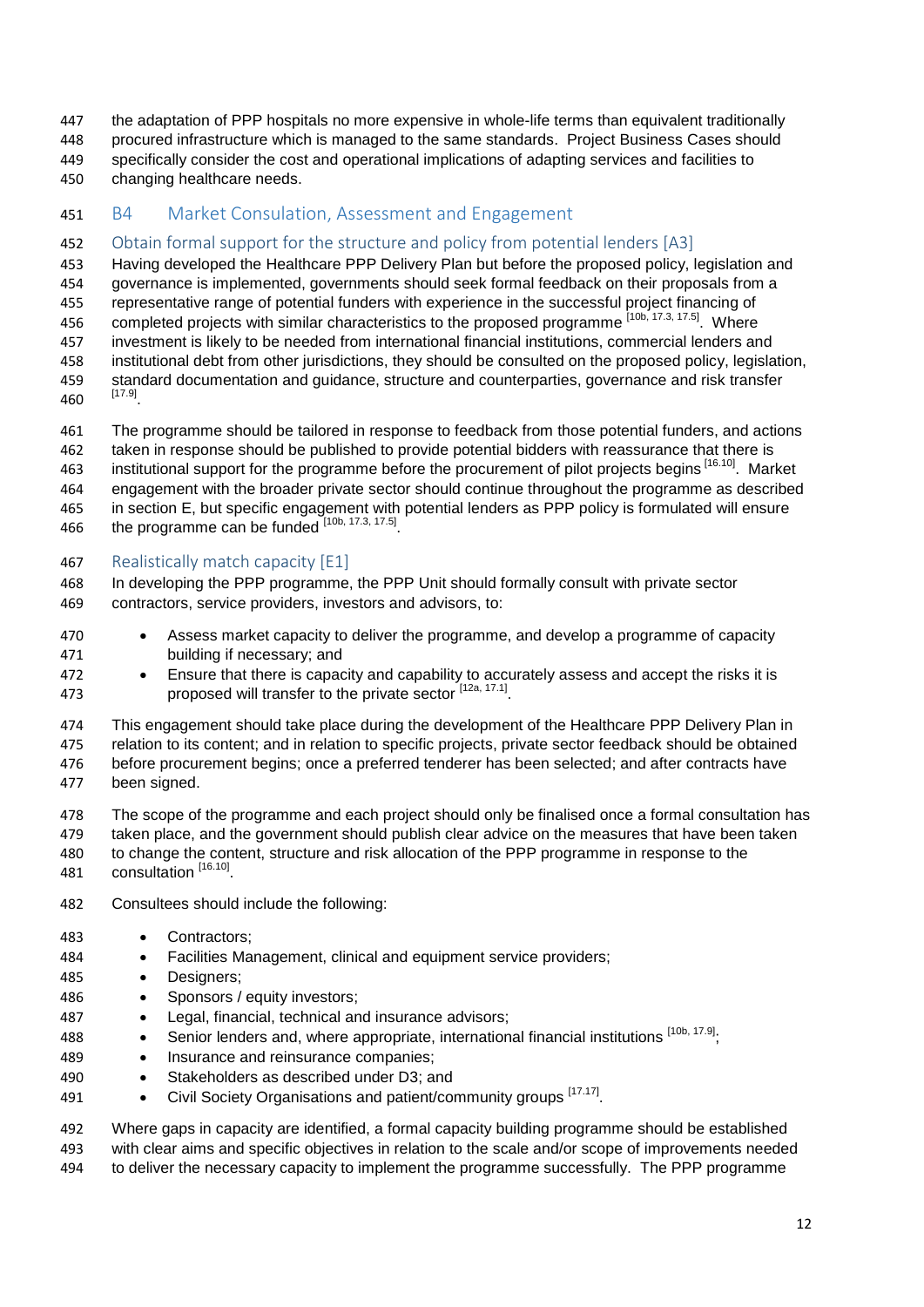should not be implemented until there is objective evidence that the capacity is available to deliver it [12a, 17.1, 17.19] .

### <span id="page-12-0"></span>497 Draw on proven experience [E2]

In developing the Healthcare PPP Delivery Plan, governments should carry out a systematic analysis

of best practice as it applies to their own needs, and ensure that the scope of the programme and the

transfer of risks is consistent with realistic market capacity and the affordability of the programme to

501 government [17.4]. The advisors they use in doing so should draw on demonstrable experience of

- successful delivery in proven markets.
- <span id="page-12-1"></span>Develop a predictable pipeline of projects [E3]

There should be a transparent process by which the scope of the PPP programme and specific

505 . projects are developed <sup>[16.5-16.8]</sup> To allow both the public and private sector to establish competent

- and experienced teams, governments should publish realistic 5-year 'look-ahead' schedules
- 507 identifying the projects they anticipate procuring over that term  $[16.10]$ .
- <span id="page-12-2"></span>Implement pilot projects and apply learning from them [E4]
- Before full-scale implementation of the PPP programme, a representative sample of pilot projects
- should be procured to test the proposed approach, structure and risk allocation. Before and after the
- procurement phase, feedback should be sought from the range of consultees set out in
- recommendation 1 who participate in the pilot programme and used to modify the approach, structure
- 513 and risk allocation for the remainder of the programme  $[17.16]$ .

### <span id="page-12-3"></span>Clearly set out risk transfer proposals [E5]

- A formal schedule of risks and their allocation should be produced for the whole programme and for
- each PPP project as part of the Healthcare PPP Delivery Plan. The schedule should clearly set out
- how risks will be allocated between parties, and should be developed in consultation with the private
- sector consultees listed in E1. Where risks are to be insured, the schedule should clearly allocate
- responsibility for arranging insurances, processing claims and paying deductibles to help potential
- investors understand what costs and variables they should include in their assessment from the
- outset.

The schedule should be developed and managed by the PPP unit with a remit to ensure that it

reflects market-wide commercial drivers, and agreement to depart from that risk allocation for project-

 specific or bidder-specific reasons should only be agreed with the authorisation of the PPP unit. It should be published each time it is updated and the key inputs included in the lifecycle management

- 526 replacement funds [16.10]
- The PPP Unit should understand what risks can be transferred to insurers, as parties will be more
- willing to accept a risk allocated to them if they know it can be insured, and it will help to more accurately price that risk.

### <span id="page-12-4"></span>C Legal Requirements (for the healthcare sector)

### <span id="page-12-5"></span>Establish a suite of standard procurement protocols and documentation [A6]

- A process framework, built on proven precedent, should be established within the Healthcare PPP 533 Delivery Plan for the sustainable scoping, approval, procurement <sup>[12.7]</sup>, delivery and management of
- the PPP programme. This framework should include:
- Clear terms of reference for the governance and approval of the programme itself and individual projects at each stage, including clear criteria against which approval will be granted;
- Standard forms of Project Business Case for each project, objectively setting out their scope, objectives, timescales, measures of success and compliance with predetermined approval criteria;
- Standard processes for the management of procurement including standard forms of procurement documentation, procurement timescales and evaluation criteria and the scope 543 **for negotiation following selection of a preferred private partner**  $[12.7]$ ;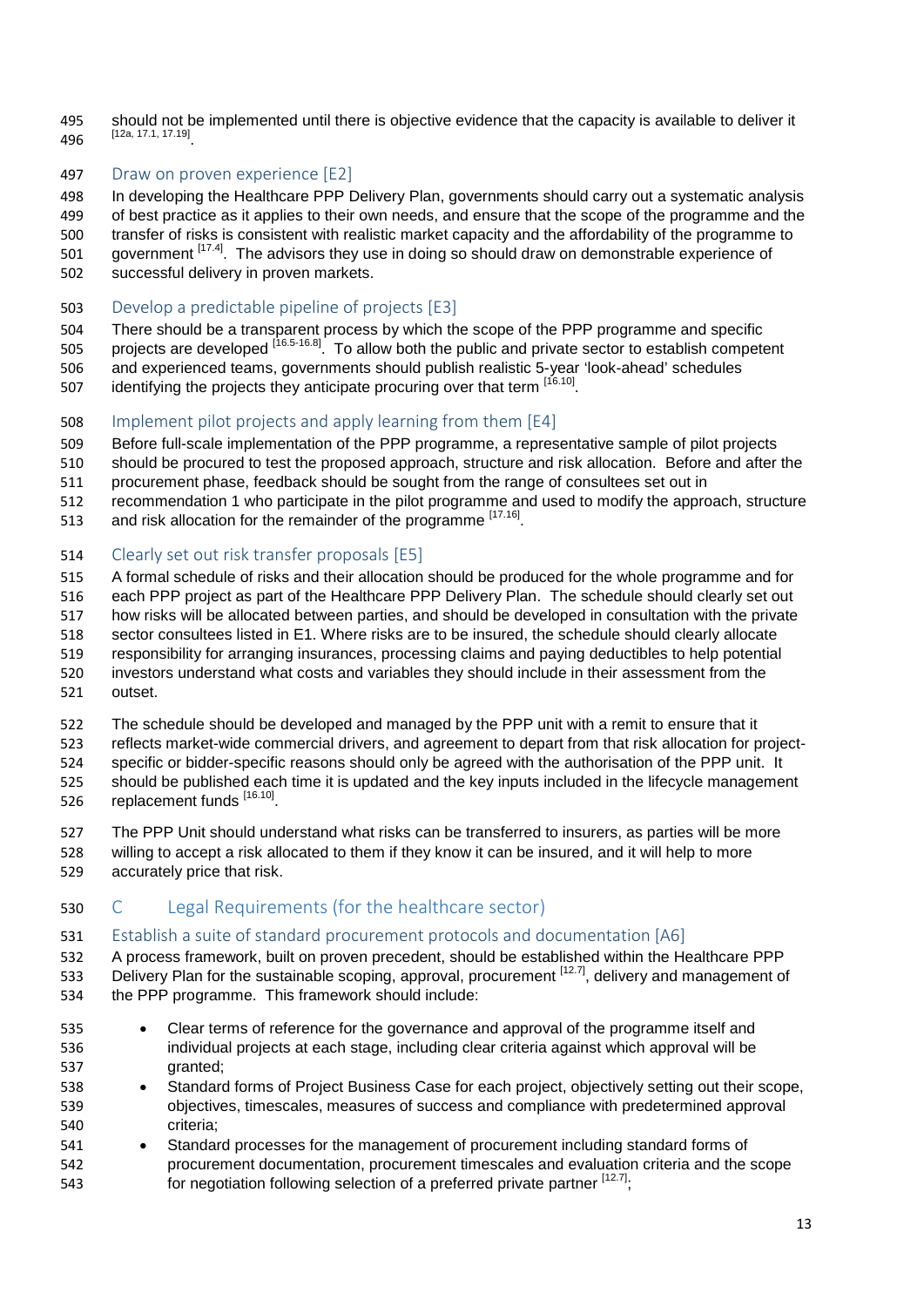- Standard processes for contract management and monitoring throughout the delivery and operational phase; and
- Standard contract documentation including clear guidelines for its use and the extent to which it can be varied to suit project-specific issues.

## <span id="page-13-0"></span>548 Implement robust and transparent programme governance <sup>[16.5-16.8]</sup> [F1]

 The Healthcare PPP Delivery Plan should feature an institutional and regulatory framework which details the roles of various stakeholders in the procurement process. The PPP Unit responsible for implementation of the PPP programme should represent the government counterparty which is the contracting authority under the PPP contracts, with clear governance set out in the Healthcare PPP Delivery Plan as to accountability between the two. The Healthcare Strategy, Healthcare Infrastructure Development Programme and Healthcare PPP Delivery Plan should clearly set out which documents are to be available to the public, which should be the default for all but commercially sensitive information. The PPP Unit should ensure that the programme meets best practice in relation to the transparent procurement and management of projects, using independent specialists to review and audit the programme's compliance with national and international transparency and anticorruption guidance [16.5, 16.8, 16a, 16b]. Governance processes should ensure that any conflicts of interest amongst public officials and organisations are openly declared and addressed.

 The review of Project Business Cases should be carried out by a committee established by the PPP Unit with representation from government departments including those responsible for finance, 563 planning and healthcare [11.3, 11a-11c]. The committee should also include representation from neutral agencies such as transparency specialists and academia where necessary to verify the transparency of the procurement and management of the projects, and should feature technical, financial, legal and commercial specialists as well as members with experience of the successful implementation of PPP transactions. The committee should review Project Business Cases by reference to the standardised procurement documentation, contract documentation and risk allocation schedules developed by the PPP Unit and described under A6.

### <span id="page-13-1"></span>Standardise the procurement process and procedures [F2]

 The procurement process for PPP projects should be clearly set out in the Healthcare PPP Delivery Plan, and its governance should guarantee a high degree of objectivity and transparency in the invitation, receipt and evaluation of tenders. Qualitative and quantitative evaluation criteria, and their relative weighting, should be established with stakeholders prior to tenders being issued and should be made transparent to bidders when they are invited to tender. The Project team should employ competent and experienced technical, financial and legal advisors to assist in the tender evaluation. The protocols used for evaluating tenders should include a transparent process for assessing the relative cost of tenders with different risk allocation, and any selection criteria that would favour particular technology providers or other proprietary products or services that could restrict open 580 . competition should be avoided  $[17.10]$ .

 The procurement process should allow for interaction between the project team and tenderers, and if appropriate with the PPP Unit and stakeholders, to allow tenderers to tailor their solution to offer the best possible value for money to the public sector. Any such interaction must be managed in a way that gives all tenderers access to any potential change in specifications, scope or requirements of the project while maintaining the confidentiality of each tenderer's solutions. All tenderers should be offered fair and equal access to meetings with the procuring authority and other stakeholders, and after the tender any losing bidders should be given comprehensive feedback as to why their tender 588 did not win  $[1.4]$ .

 The extent of dialogue during the procurement process and subsequent re-submission of refined proposals should be appropriate to the scope, type and complexity of the technical and commercial solutions and service delivery requirements. Sufficient time should be provided in the procurement process to allow detailed solutions to be submitted by tenderers, which keeps to a minimum any changes in scope or specification between the acceptance of a tender and the signature of contracts.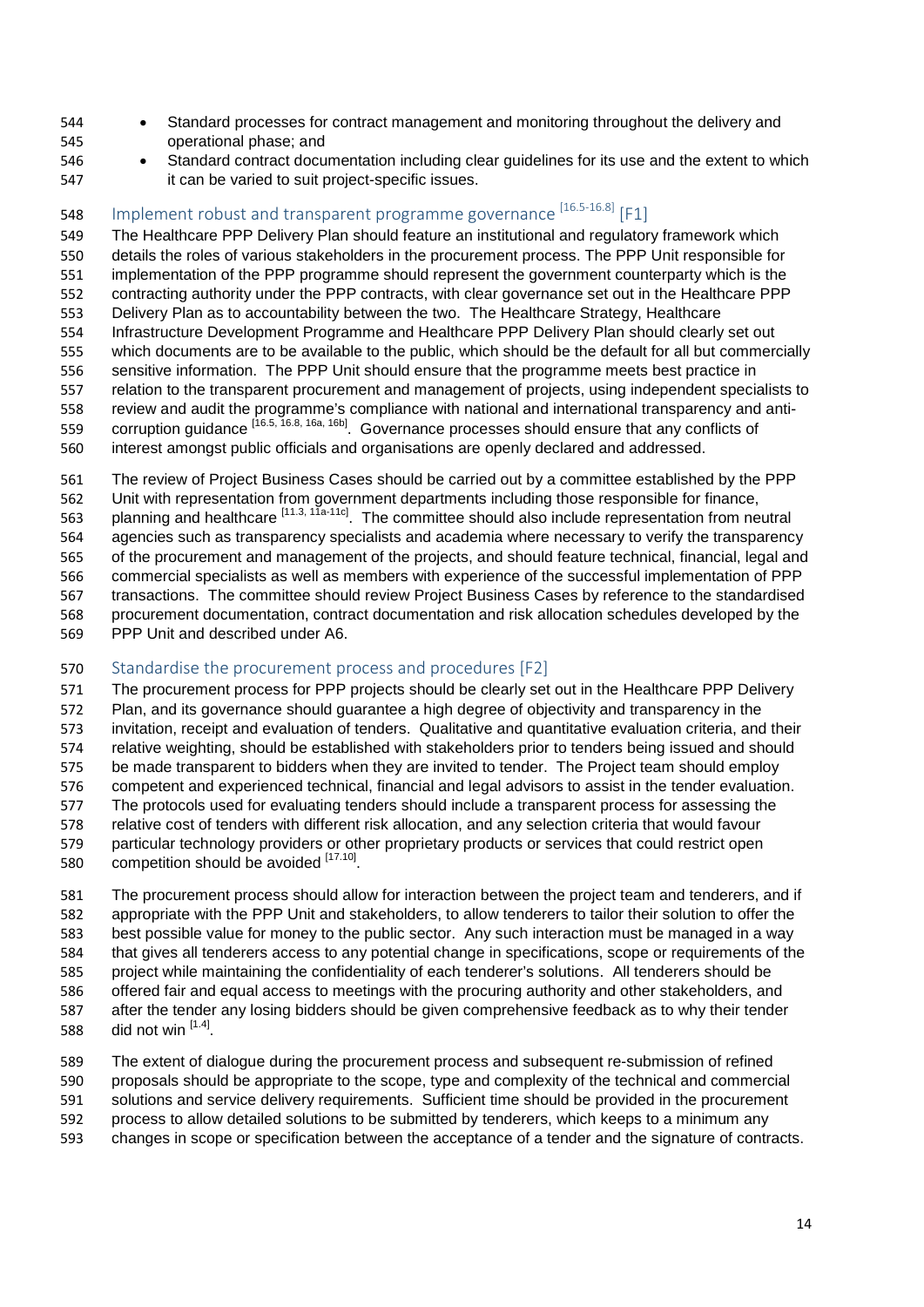<span id="page-14-0"></span>Evaluate tenders transparently and publish formal evidence of value for money [F3]

 As part of its review and approval of the Project Business Case prior to signature of contracts for a project as described in C2, the government should conduct a value for money assessment. This assessment should be published to give the public evidence that delivering the project as a public-598 private partnership represents the best possible value for money [16.10].

- 599 Innovation and alternative solutions should be encouraged [9.5, 9b] during the tender stage but their
- scope and any consequential reallocation of risk against the preferred strategic solution or Reference
- Solution should be clearly defined before a preferred partner is appointed. Any constraints that could
- be placed on the competitiveness of funding should be identified before any alternative solution is accepted, and any relaxation of specifications or scope should be made clear during the procurement
- phase to all tenderers.
- Certain objective criteria should be established before procurement begins which represent a pass/fail test in the suitability of a potential partner to deliver projects. The published evaluation criteria should make clear which aspects of tenders are pass/fail and which will be judged against weighted qualitative and quantitative criteria.
- An evaluation report should be produced for each tender, objectively scoring tenders against the
- objective published criteria. The tender evaluation committee should have proven experience and
- expertise in evaluate similarly complex tenders and feature technical, commercial, financial and legal
- skills. Their conclusions should be subject to independent review by a specialist audit office or
- independent agency.

### <span id="page-14-1"></span>Promote Zero Tolerance to Corruption [F4]

- The government should develop standard definitions of corrupt practices in public procurement and management, and ensure they are applied to the PPP programme. They should be published as a 617 matter of policy <sup>[16.10]</sup>, and the Healthcare PPP Delivery Plan should set out how they will be incorporated in the PPP programme. Tenderers for each project should be required to confirm their willingness to comply with anti-corruption policies and should be eliminated from a tender if they are unable to do so, or if there is evidence that they have exhibited corrupt practice. Acceptance of this principle should be a pass/fail tender requirement. Compliance with this policy for each Project
- Business Case should be the subject of an independent review and audit on behalf of the PPP Unit.
- The following measures should be considered to minimise the risk of corruption:
- A requirement for tenderers to comply with a general policy on conflicts of interests including obligations to disclose and report potential corrupt practices, as well as remedies applicable to all participants and for dispute settlement;
- A mandatory code of conduct for any potential preferred provider;
- A set list of duties required of the preferred provider to be delivered as evidence of compliance with a code of conduct, aligned with public sector best interest standards and fiduciary duties;
- The use of statements of compliance and integrity to be signed by the bidders, subcontractors, consultants and any third party involved in the bidding process;
- Ongoing compliance guarantees by the successful tenderer, and their main contractors and sub-contractor;
- Disbarment from future PPP tenders by tenderers where evidence of corrupt practices is evident;
- Sanctions in the event of attempts to influence public officials or collude with other tenderers (either in relation to an individual tender, or multiple tenders);
- Preventative measures to hold public officials accountable and sanctions should preventive measures fail;
- Minimum and maximum preparation time for tenders at each stage;
- Internal control and audit systems; and
- Immunity for whistleblowers.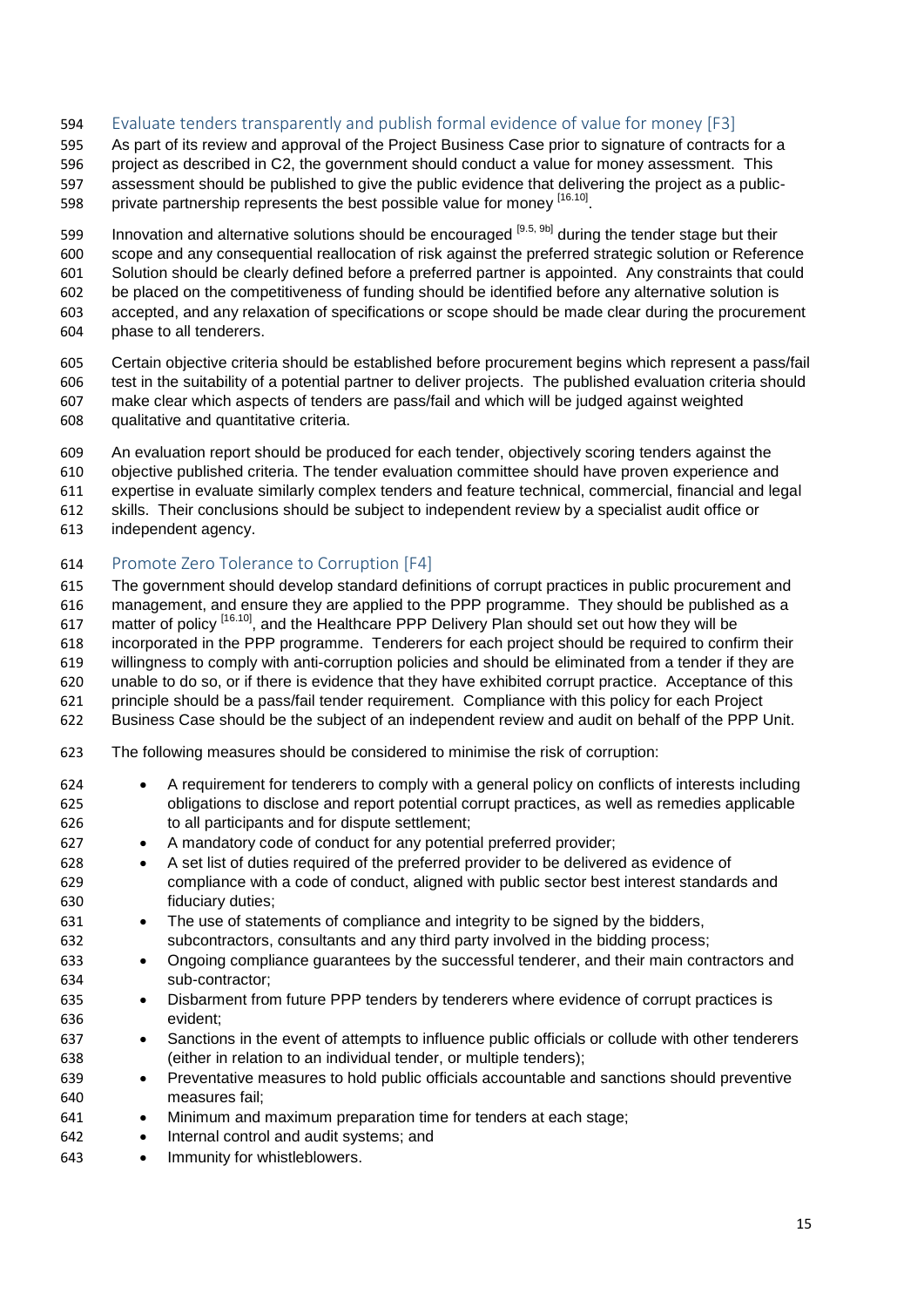### <span id="page-15-0"></span>Record and publish procurement and management information [F5]

 Project Business Cases should have clear and objective measures of value for money, and outputs compared to the base case before award of a contract. The Healthcare PPP Delivery Plan should include measures to encourage the recording and publication of procurement and management information for each project, in the interest of demonstrating long term value for money. The following measures should be considered:

- Publication of the Project Business Case, and specifically the Value for Money assessment, prior to signature of contracts;
- The publication of procurement evaluation reports (redacting commercial information with the consent of tenderers being sought prior to shortlisting);
- Publication of a procurement audit report following appointment of a preferred provider;
- Publication of feasibility studies and details of the proposed strategic solution or Reference Solution;
- Publication of details of any government financial support to projects and the PPP programme;
- Routine public engagement sessions during the operational phase by the PPP Unit, the project team and the private provider;
- Whenever major changes are made to a project or significant maintenance work is carried out, a review to confirm that this investment is consistent with the Healthcare Strategy and represents the best possible value for money for the public sector; and
- The publication of routine project management reports demonstrating that projects continue to represent value for money, including headline details of risk allocation and private sector returns.
- <span id="page-15-1"></span>D Institutional Requirements (for the healthcare sector)

### <span id="page-15-2"></span>Develop a focussed specialist office to manage the programme [A5]

A specialist unit, team or department ("the PPP Unit") should be established to manage the

 development and implementation of the programme, with support from the finance and healthcare ministries, and central and local government. The size of the unit should be appropriate to the

- anticipated volume of projects, but may also be accountable for PPP programmes in other sectors.
- The PPP Unit should have clear terms of reference and act objectively in managing the programme to maximise value for money for the public. It should be funded by a long term budget that will sustain it
- through the delivery phase of the PPP programme and at least ten years into its operational phase.
- Initially focussed on ensuring that the necessary policies, capacity, guidelines, regulations and legislation are in place to enable the programme, the PPP Unit should also:
- Act as the government or local authority's expert resource on the implementation of the programme;
- Provide programme leadership and manage the development and implementation of the programme, and promote the programme in a way that ensures it has widespread public understanding and support using professional communications expertise;
- Identify any obligations that will remain with the public sector (such as the recruitment, 684 **but training**  $[4.3, 4.4]$  and management of clinical staff to coincide with delivery of new facilities);
- Approve business cases and ensure they are consistent with the guidance in Section C;
- Ensure that arrangements are in place for administration of the contracts and management of any risks that remain with the public sector through the development, implementation and operational phases;
- Develop and implement a communication plan providing publicity around the programme and projects, and evidence of a clear and well managed pipeline of projects as described in E3 that is easily accessible and kept up to date.
- $\bullet$  Ensure that sufficient resources and training  $[4.3]$  are in place to manage the programme as described in Section D;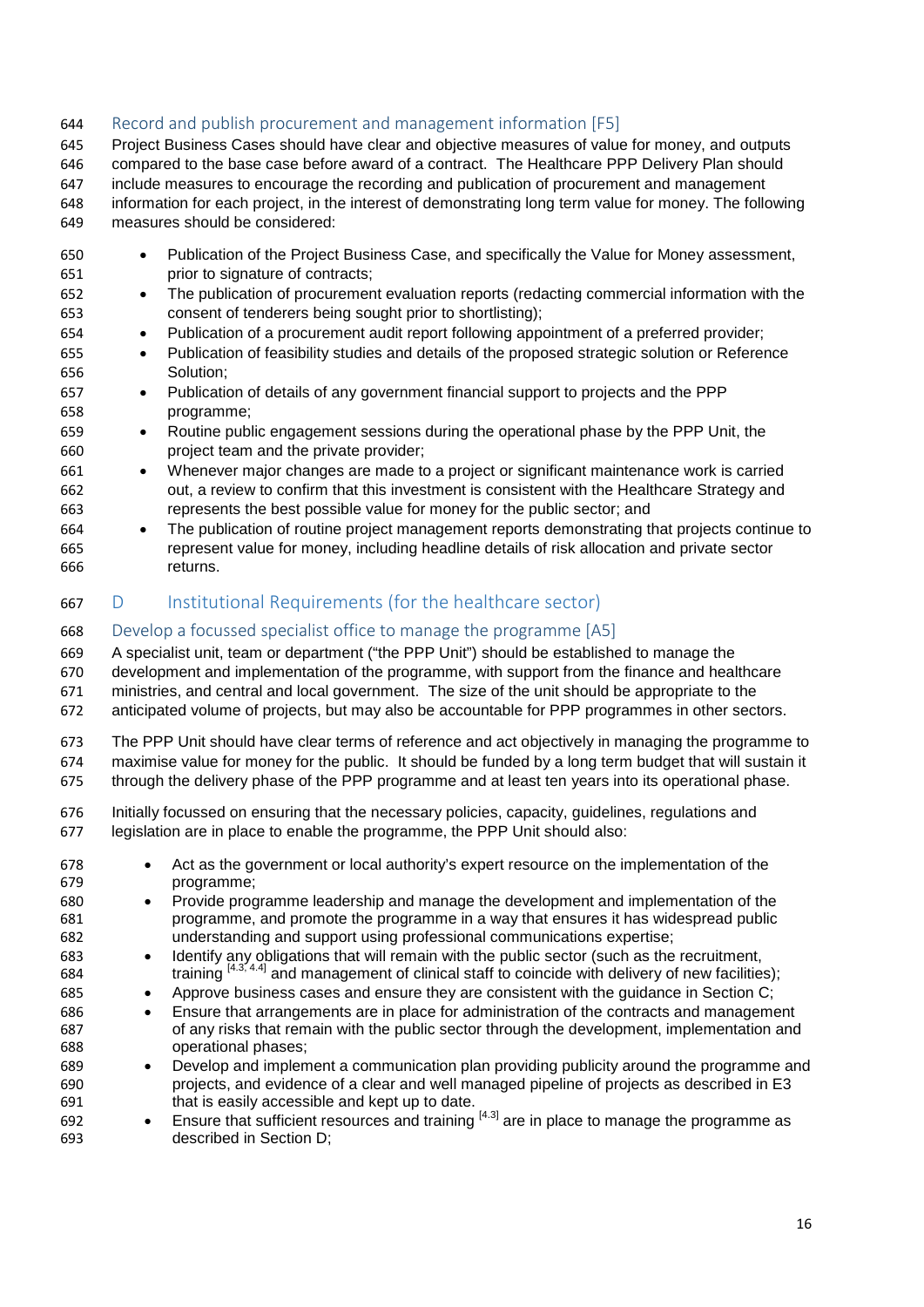- 
- Manage any programme of capacity building as described in Section E, including the training 695 of indigenous private sector delivery, funding, technical and risk management expertise [4.3,  $12a, 17.1, 17.19$
- Production and maintenance of the risk allocation schedule described in E5; and
- Act as custodian of lessons learned from projects, and ensure that they are implemented in . new projects  $^{[17,16]}$ .

 The PPP Unit should contain the resources necessary to develop and implement the structure, processes, policies and legislation that will facilitate the programme and act as a regulator in ensuring that projects comply with PPP policy and the Healthcare Infrastructure Development Programme. The PPP Unit should be staffed by appropriately experienced and trained staff, supported by external professional advisors with proven evidence of success in delivering PPP projects in the healthcare sector into their operational phase. It should comprise members drawn from the healthcare and finance civil service, and include members with relevant, representative private sector expertise. It should include skills in the fields of law, finance, project management, healthcare and social and environmental policy, and technical specialists in the design, procurement, construction, commissioning and operation of healthcare facilities. It should specifically include professional 710 healthcare staff [5.4] with experience of managing facilities similar to those to be delivered under the PPP programme. The government should assess the skills mix needed for the programme as

described in E2, and recruit or engage appropriate professionals to fill any gaps.

### <span id="page-16-0"></span>E Knowledge Support and Advisor Requirements (for the healthcare sector)

### <span id="page-16-1"></span>Plan programme management resources and training [D2]

 Prior to the implementation of a PPP programme, governments should develop a resource plan setting out the people and costs that will be needed to implement it successfully on behalf of the public sector. The timing and key skills needed for each role should be clearly identified, and suitable 718 funding made available for the recruitment and continuing professional development of those staff  $[4.3, 718]$  $4.4$ <sup>1.4]</sup>. The resource plan should cover the development of PPP legislation and policy <sup>[1b]</sup>, the scoping of the programme and production of Project Business Cases, the procurement of projects, their delivery and commissioning, and their operation in the steady state.

 Teams need support in advance of a PPP programme to gain understanding and experience and to develop a clear vision of what they wish to achieve. Whilst consultants will support this, the culture and drive will come from leadership within the health and finance Ministries, the PPP Unit and project teams, who must be trained accordingly – particularly if they have not previously worked on PPP programmes or similarly complex projects. The Healthcare PPP Delivery Plan should feature clear plans for training staff, including the use of external courses, mentoring and practical learning from ze but increased in the application of lessons learned <sup>[17.16]</sup> "Refresher" training should be mandated and the mandated for all programme and project staff throughout the programme, to ensure that they keep abreast of PPP market developments and ensure that sustainable standard contract, risk, management and 731 . procurement methodologies are applied consistently  $[12.7]$ .

 A critical success factor in the delivery of PPP programmes is strong leadership. The government should identify and empower leaders within the PPP Unit and elsewhere within government to support strong partnerships with government departments, particularly those with responsibility for healthcare and finance. There should be a sustainable succession plan for the programme and project leadership, under which a training programme develops the leaders needed to deliver the programme 737 successfully throughout its term  $\left[\frac{4.3, 4.4\right]$ .

- Each project team should have a designated leader, the Project Director. The Project Director is a
- critical role, whose experience and understanding of the PPP programme and processes and how
- they align with the Healthcare Strategy and Healthcare Infrastructure Development Programme are
- vital. Project Directors should have experience of a least one health PPP or major complex project previously and have received formal training in the objectives of the Healthcare Strategy.
- 
- The planning of resources and training for the transition of services into the new facilities and/or 744 arrangements for healthcare service delivery is particularly important  $[4.3, 4.4]$ . The Project Business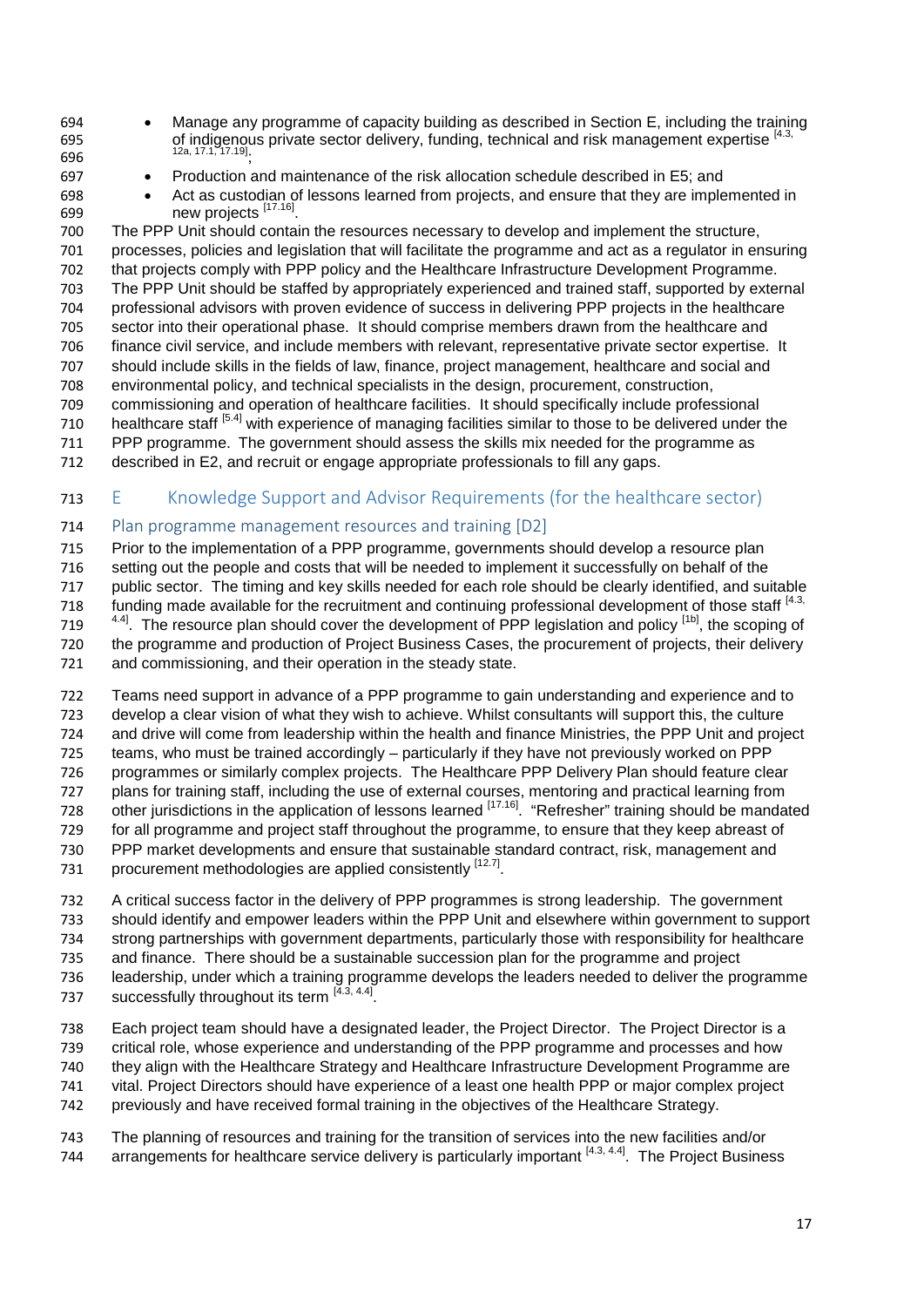- Case should include detailed arrangements for the transition phase, and appropriate resources and 746 training should be provided for its implementation.
- <span id="page-17-0"></span>Build strong, objective commercial understanding into project teams [D4]

 Project teams should develop a clear understanding of the field of potential private sector firms that will potentially tender for the projects, and the commercial drivers of those firms. This should include their potential interaction (for example, the respective surety bonding expectations of contractors and lenders) to ensure that projects will be realistically deliverable. To do this they should draw on

- experience from other jurisdictions as described under A2 and make use of suitably experienced
- independent advisors who have participated in successful healthcare PPP projects previously and
- have an objective, demonstrable understanding of the way locally relevant commercial organisations
- operate; their appetite for risk and speculative costs; their commercial maturity; and their contractual expectations. To support this, project team members should actively engage in the market
- engagement programme described in E1.

## <span id="page-17-1"></span>F Consultation with Stakeholder Requirements (for the healthcare sector)

### <span id="page-17-2"></span>Ensure that there is political and civil service support [A4]

Before implementing the PPP programme the government should conduct a formal assessment of

761 political and public sector / civil service support for the programme [17.17]. Any constraints, conditions

 and objections raised within each relevant government department and major political party should be 763 addressed, resulting in formal support for the policy <sup>[1b]</sup> and legislation necessary to enable the

programme to be delivered, emphasising the need for sustainable long term investment in healthcare

- 765 facilities <sup>[9.1, 12.1-12.6, 17.14]</sup> through PPP.
- The PPP programme should be sponsored at a senior level within the government and civil service,
- with key individuals identified to act as promoters of the programme across the public and private
- 768 sectors [17.17]. The government should establish a legal system under which the programme will
- operate that is impartial and independent of political influence.

### <span id="page-17-3"></span>770 Ensure that the model and process is clearly understood by stakeholders [D3]

- Clear understanding of the Healthcare Strategy and Healthcare Infrastructure Development
- Programme are essential in the early planning stages of a PPP programme [11.3, 11a-11c]. These should
- be linked to an understanding of the key risks inherent within a healthcare PPP project, especially if it
- includes clinical services. Where governments have a limited PPP track record, they should draw on
- experience from other jurisdictions as described under A2 and make use of suitably experienced
- advisors and multilateral agencies.
- Before the PPP programme is implemented, a formal advocacy plan setting out how politicians,
- 778 public/civil servants, patients, clinicians, other healthcare staff and any other stakeholders will be
- consulted in the development of the programme should be developed and discussed with those
- 780 stakeholders  $[5.5, 5c, 17.17]$ . Where there are potential gaps or overlapping responsibilities in
- accountability among stakeholder groups, a plan should be developed to overcome them.
- It is particularly important to communicate clearly with healthcare professional groups about the Healthcare Strategy and how it will improve population health, and the role of the PPP programme in delivering it.
- With their knowledge of local conditions and traditions, local stakeholders are particularly important
- 786 <sup>[17.15]</sup>. Their advice should be sought on how to adapt best practice to suit local needs, expectations and constraints.

### <span id="page-17-4"></span>788 Develop a robust induction and support programme for stakeholders [D5]

A stakeholder engagement plan should be developed for each project, incorporating plans for

- engagement with key clinical, management and public/civil service stakeholders (and any other
- stakeholders needing to participate in the development of the project and the preparation of the
- 792 Project Business Case)  $\frac{[17.17]}{]}$ . Those stakeholders should be inducted, with training  $\frac{[4.3, 4.4]}{]}$  to clearly
- explain what their involvement will be and how it will influence the project's outcome, as well as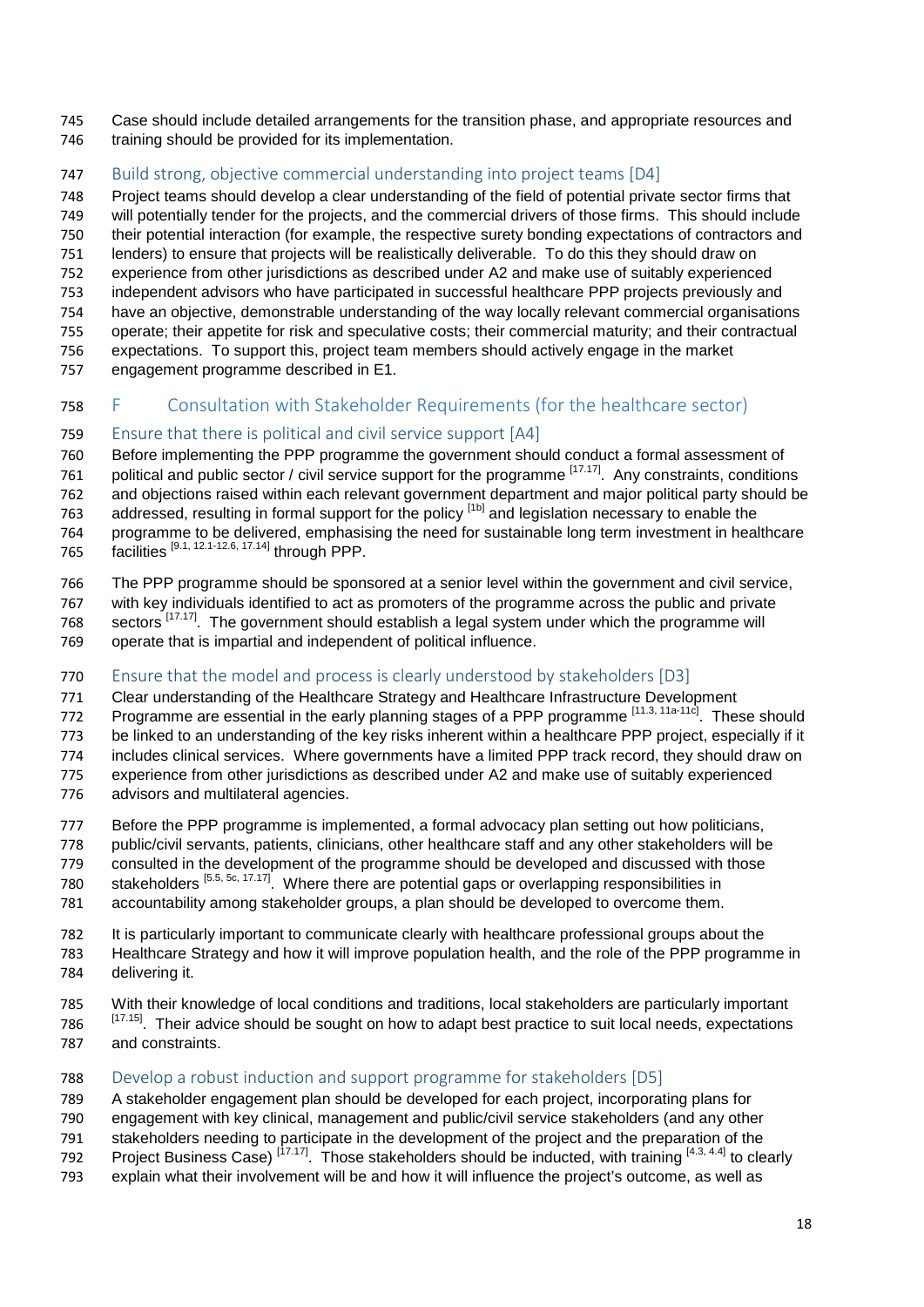- clearly defining the critical parameters that the project must operate within in terms of timescales, risk
- and affordability. The terms of reference and scope of their involvement should be clearly explained and formally agreed with them. As part of the development programme described under D2, each project team should receive training in the management of stakeholders, and specifically healthcare
- professionals, in order that project teams clearly understand their challenges and priorities.

### <span id="page-18-0"></span>G Special issues related to the healthcare sector

## <span id="page-18-1"></span>800 Develop a coherent staffing & training policy  $[4.3, 4.4]$  [D1]

 Prior to commencing procurement, the government should carry out a formal assessment of current and future staffing needs for any new services and facilities to be included in the programme, to meet the aims of the Healthcare Strategy <sup>[5.4, 12.7]</sup>. This should include the staff to be provided by the public the aims of the Healthcare Strategy <sup>[5.4, 12.7]</sup>. This should include the staff to be provided by the public sector to projects delivered under the PPP programme. In parallel with the development of the PPP projects, a programme of recruitment and training should be implemented to ensure that suitable staff are available when the facilities are completed. This should include an assessment of currently 807 available staff and the likely pipeline of new staff recognising the importance of equal opportunities [5.4, 808 <sup>5.5]</sup>. Where there is a short term need for a substantial increase in skilled staff, government should comply with ILO guidance on the national and international movement of personnel and ensure that

- these plans are consistent with immigration regulations, and plans should be made to train sufficient 811 staff to provide healthcare services sustainably in the long term  $[4.3, 4.4]$ .
- If the PPP programme includes clinical services, the risk of providing suitably trained staff would

normally transfer to the private sector operator upon their appointment. There should be very clear

protocols setting out the respective roles of government and the private sector in providing and

- 815 subsidising training for staff, particularly clinical and operational staff  $[5.4, 5.5]$ .
- Where there is a requirement for staff to transfer from the public to the private sector under the PPP
- programme, it should include measures to protect their statutory rights and employment terms and 818 conditions where appropriate under law [16.3].
- Where the public sector intends to retain the provision of clinical (or other) services, they should ensure that the design of the PPP projects will not compromise the terms, conditions and statutory
- 821 rights of the staff who deliver them  $[5.4, 5.5]$ .

### <span id="page-18-2"></span>Carefully plan projects requiring staff transfer [D6]

 An appropriate HR strategy should be developed for any projects requiring the transfer of clinical, management or Facilities Management staff from the public sector to the private sector or between private sector providers under the PPP programme, because its success can be affected by employees' statutory rights and by legal, cultural and political considerations. Specialist advisory support in developing the strategy may be required where transferring staff to private sector organizations is complex and there is a risk of an adverse impact on long term service delivery if the staff transfer is not managed effectively. This should include the development of specific support arrangements for staff whose role will change or relocate, and a communications strategy that enables staff engagement and explains clearly the programme's objectives, and how it will improve population healthcare.

 Any transfer of clinical services requires a clear understanding of how the private sector partner will  $\ldots$  maintain quality of service delivery - including training  $[4.3, 4.4]$  - alongside the development of long term, 835 sustainable staffing plans  $[9.1, 12.1-12.6, 17.14]$ . This must have support from the clinical and management teams who will work within the new facilities, and governments should ensure that project teams are supported by specialists with experience in this field who have successfully delivered staff transfers under PPP arrangements and understand the commercial objectives of potential service providers.

## <span id="page-18-3"></span>IV Indicators of Compliance (for the healthcare sector and SDGs)

 The Indicators of Compliance for a Healthcare PPP programme relate directly to the Sustainable Development Goals. The relevant SDGs are listed in Annex 2, along with references to the specific recommendations to which they relate.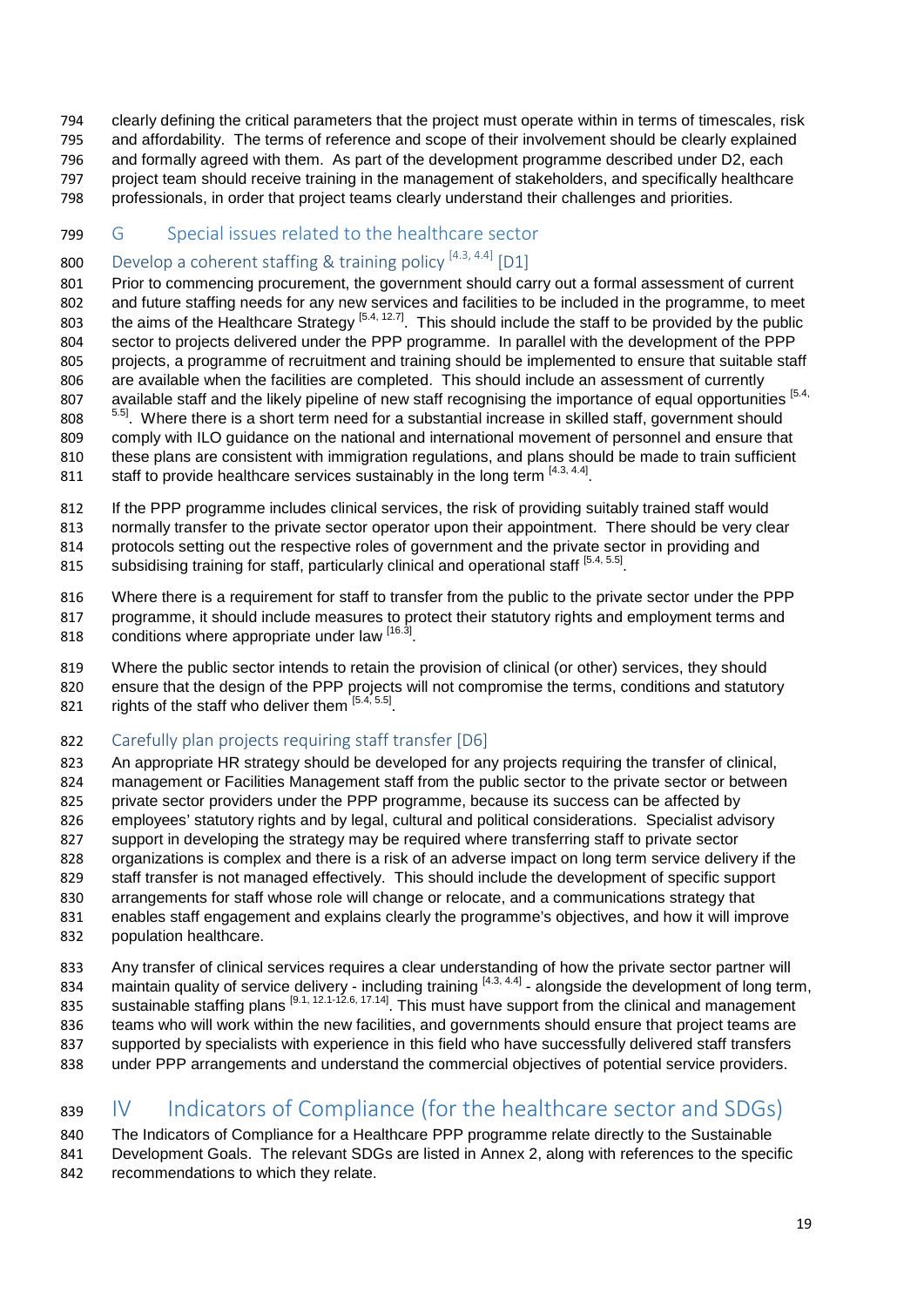## <span id="page-19-0"></span>V Credits and References

844 The recommendations of the Standard are based on a UNECE project which took place between

 June 2014 and June 2015, managed by an international, multidisciplinary team of experts with experience of PPP programmes and sustainable development. The project comprised a review of

published information, and responses to detailed questionnaires from public and private sector

organisations with experience of programmes of this kind, whose contribution is gratefully

acknowledged. Recommendations are aimed at national and provincial governments considering the

delivery of PPP programmes in the healthcare sector.

 We are very grateful for the active contribution of agencies in the countries listed in Annex 1 who contributed to the development of the Standard by responding to detailed questions on their own experience.

The full list of projects and programmes from which lessons and experience were considered based

on published information in the development of the Standard is available on the project team website

at<https://www2.unece.org/wiki/display/pppp/Health+Policy> for governments seeking more detailed

857 advice, experience and lessons learned from the delivery of PPP programmes. The Standard will be

maintained by UNECE and the Healthcare PPP Centre of Excellence.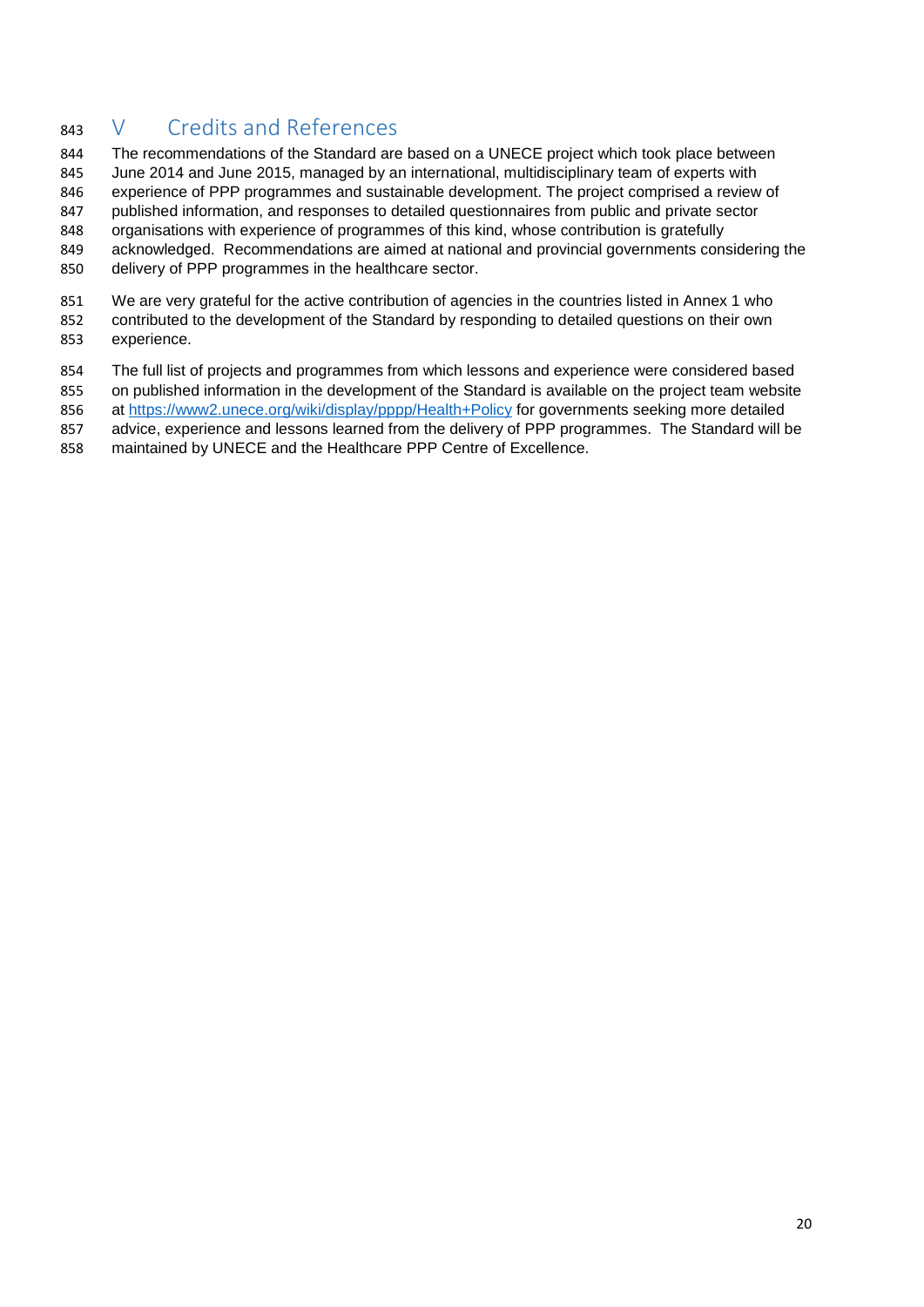## <span id="page-20-0"></span><sup>859</sup> Annex 1 – Published healthcare PPP evidence base

860 Projects and programmes in the following countries were considered by the team developing the 861 Standard as sources of lessons and experience based on published information.

- Australia
- Austria
- Bahrain
- Bangladesh
- Belgium
- Benin
- Brazil
- Canada
- Chile
- China
- Croatia
- Czech Republic
- Denmark
- Egypt
- Finland
- France
- Germany
- Ghana
- Greece
- Grenada
- Hungary
- India
- Ireland
- Italy
- Japan
- Kazakhstan
- Kenya • Kuwait

862

- Lesotho
- Malaysia
- Mauritius
- Mexico Moldova
- Montenegro
- Netherlands
- **Nigeria**
- Norway
- Pakistan
- Peru
	- Philippines
- Poland
- **Portugal**
- Puerto Rico
- Republic of Korea
- Romania
- Russian Federation
- Slovakia
- South Africa
- South Korea
- **Spain**
- Sweden
- Turkey
- Turks and Caicos
- United Arab Emirates
- United Kingdom
- United States of America
- Uzbekistan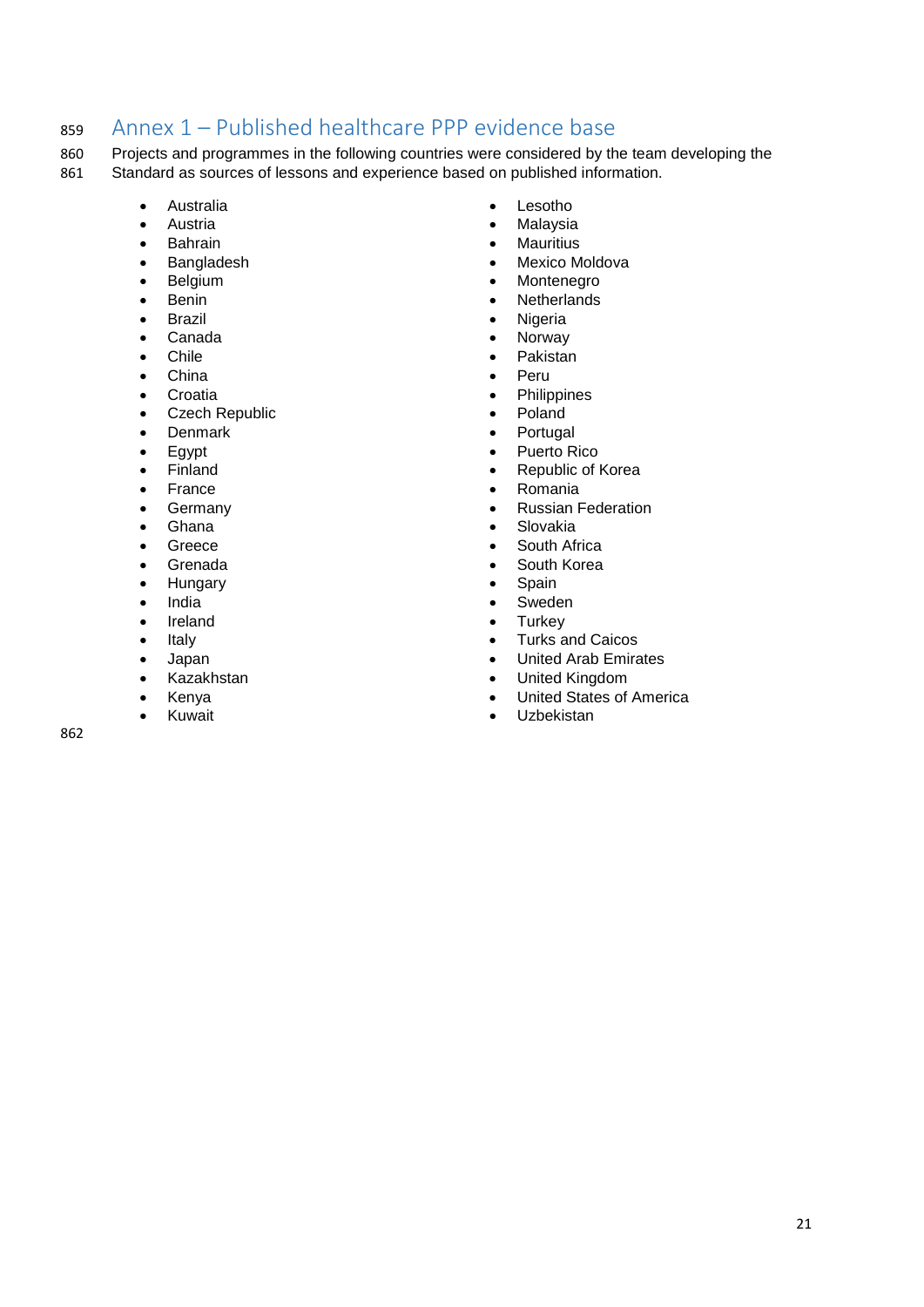## <span id="page-21-0"></span>Annex 2 – SDGs relevant to healthcare PPP policy Standard

### SDGs relevant to healthcare PPP policy are listed below. The relevant Standard recommendation reference is given in square brackets.

### **1.3**

867 Implement nationally appropriate social protection systems and measures for all, including floors, and by 2030 achieve substantial coverage of the poor and the vulnerable [A1]

### **1.4**

- By 2030, ensure that all men and women, in particular the poor and the vulnerable, have equal rights 871 to economic resources, as well as access to basic services, ownership and control over land and
- other forms of property, inheritance, natural resources, appropriate new technology and financial services, including microfinance [F2, A2]

### **1.b**

- Create sound policy frameworks at the national, regional and international levels, based on pro-poor
- 876 and gender-sensitive development strategies, to support accelerated investment in poverty
- 877 eradication actions [Intro, A1, A2, D2]

### **3.1**

By 2030, reduce the global maternal mortality ratio to less than 70 per 100,000 live births [Intro, A1]

### **3.2**

- 881 By 2030, end preventable deaths of newborns and children under 5 years of age, with all countries
- 882 aiming to reduce neonatal mortality to at least as low as 12 per 1,000 live births and under-5 mortality to at least as low as 25 per 1,000 live births [Intro, A1]

### **3.3**

 By 2030, end the epidemics of AIDS, tuberculosis, malaria and neglected tropical diseases and combat hepatitis, water-borne diseases and other communicable diseases [Intro, A1]

### **3.4**

 By 2030, reduce by one third premature mortality from non-communicable diseases through 889 prevention and treatment and promote mental health and well-being [Intro, A1]

### **3.5**

 Strengthen the prevention and treatment of substance abuse, including narcotic drug abuse and 892 harmful use of alcohol [Intro, A1]

### **3.6**

By 2020, halve the number of global deaths and injuries from road traffic accidents [Intro, A1]

### **3.7**

896 By 2030, ensure universal access to sexual and reproductive health-care services, including for family 897 planning, information and education, and the integration of reproductive health into national strategies and programmes [Intro, A1] and programmes [Intro, A1]

### **3.8**

 Achieve universal health coverage, including financial risk protection, access to quality essential 901 health-care services and access to safe, effective, quality and affordable essential medicines and<br>902 vaccines for all Ilntro, A11 vaccines for all [Intro, A1]

# **3.9**

By 2030, substantially reduce the number of deaths and illnesses from hazardous chemicals and air, water and soil pollution and contamination [Intro, A1]

- **3.b** Support the research and development of vaccines and medicines for the communicable and non-
- communicable diseases that primarily affect developing countries, provide access to affordable
- 909 essential medicines and vaccines, in accordance with the Doha Declaration on the TRIPS Agreement<br>910 and Public Health, which affirms the right of developing countries to use to the full the provisions in
- 910 and Public Health, which affirms the right of developing countries to use to the full the provisions in<br>911 the Agreement on Trade-Related Aspects of Intellectual Property Rights regarding flexibilities to
- the Agreement on Trade-Related Aspects of Intellectual Property Rights regarding flexibilities to
- protect public health, and, in particular, provide access to medicines for all [Intro, A1]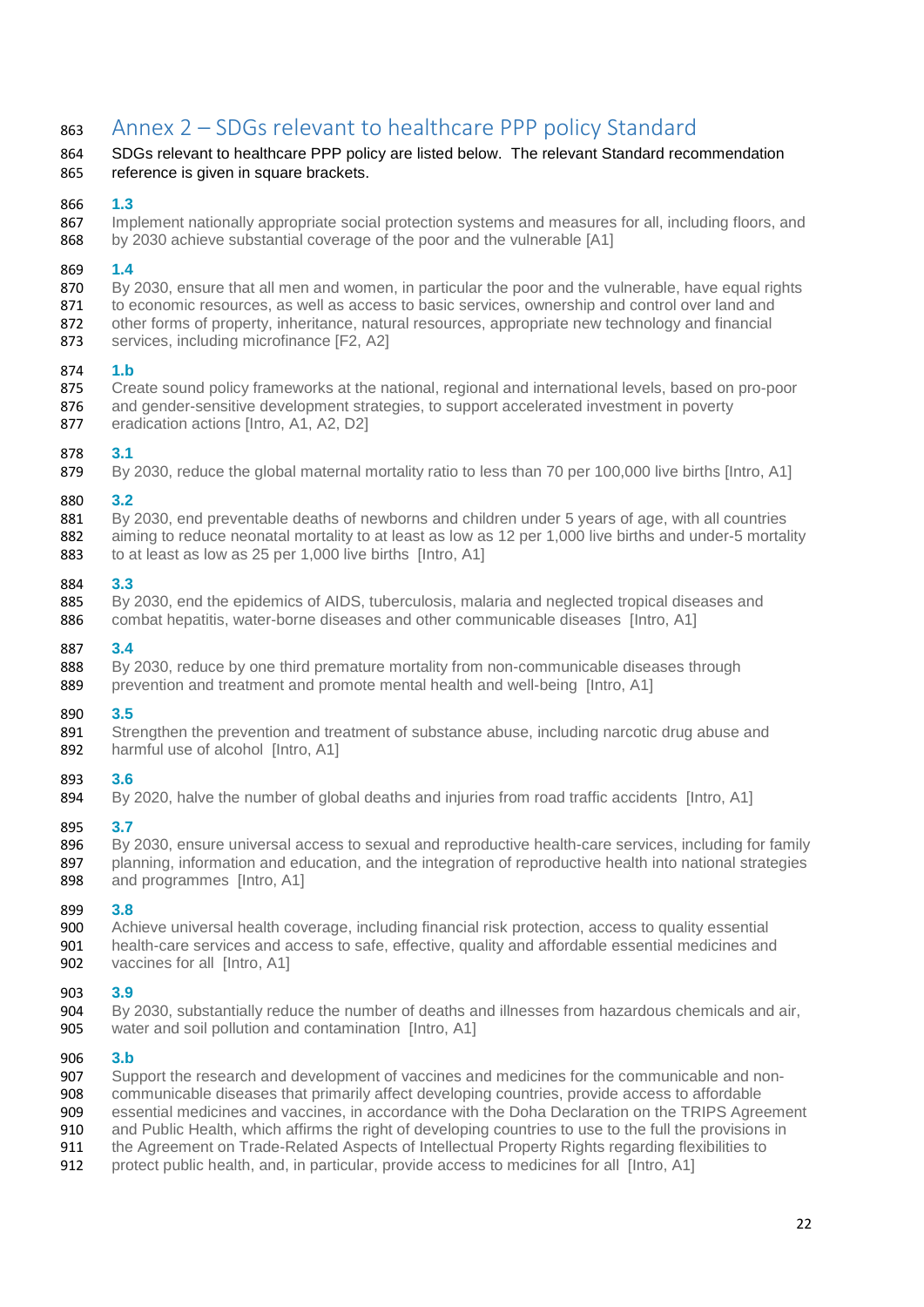### **3.c**

- Substantially increase health financing and the recruitment, development, training and retention of the
- health workforce in developing countries, especially in least developed countries and small island 916 developing States [Intro, A1]
- 

### **3.d**

- Strengthen the capacity of all countries, in particular developing countries, for early warning, risk
- reduction and management of national and global health risks [Intro, A1]

### **4.3**

- By 2030, ensure equal access for all women and men to affordable and quality technical, vocational
- and tertiary education, including university [Intro, A5, D1, D2]

### **4.4**

- By 2030, substantially increase the number of youth and adults who have relevant skills, including
- technical and vocational skills, for employment, decent jobs and entrepreneurship [Intro, A5, D1, D2]

# **5.4**

- 927 Recognize and value unpaid care and domestic work through the provision of public services,<br>928 infrastructure and social protection policies and the promotion of shared responsibility within the
- infrastructure and social protection policies and the promotion of shared responsibility within the
- household and the family as nationally appropriate [A2, A5, D1]

# **5.5**

- Ensure women's full and effective participation and equal opportunities for leadership at all levels of
- decision-making in political, economic and public life [D1, D3]

### **5.6**

- Ensure universal access to sexual and reproductive health and reproductive rights as agreed in
- 935 accordance with the Programme of Action of the International Conference on Population and<br>936 Development and the Beijing Platform for Action and the outcome documents of their review
- Development and the Beijing Platform for Action and the outcome documents of their review
- conferences [Intro, A1]

### **5.c**

 Adopt and strengthen sound policies and enforceable legislation for the promotion of gender equality and the empowerment of all women and girls at all levels [D3]

### **8.1**

- Sustain per capita economic growth in accordance with national circumstances and, in particular, at least 7 per cent gross domestic product growth per annum in the least developed countries [A1, B1,
- 
- B6, C2]

### **8.2**

- Achieve higher levels of economic productivity through diversification, technological upgrading and
- 947 innovation, including through a focus on high-value added and labour-intensive sectors [A1, B1, B6, 948 C2] C2]

# **9.1**

950 Develop quality, reliable, sustainable and resilient infrastructure, including regional and transborder<br>951 infrastructure, to support economic development and human well-being, with a focus on affordable infrastructure, to support economic development and human well-being, with a focus on affordable and equitable access for all [Intro, A1, A4, D6]

### **9.2**

 Promote inclusive and sustainable industrialization and, by 2030, significantly raise industry's share of employment and gross domestic product, in line with national circumstances, and double its share in least developed countries [A1, B1, B6, C2, D6]

### **9.5**

- Enhance scientific research, upgrade the technological capabilities of industrial sectors in all
- 959 countries, in particular developing countries, including, by 2030, encouraging innovation and<br>960 substantially increasing the number of research and development workers per 1 million peop
- substantially increasing the number of research and development workers per 1 million people and
- 961 public and private research and development spending [F3]
- **9.b**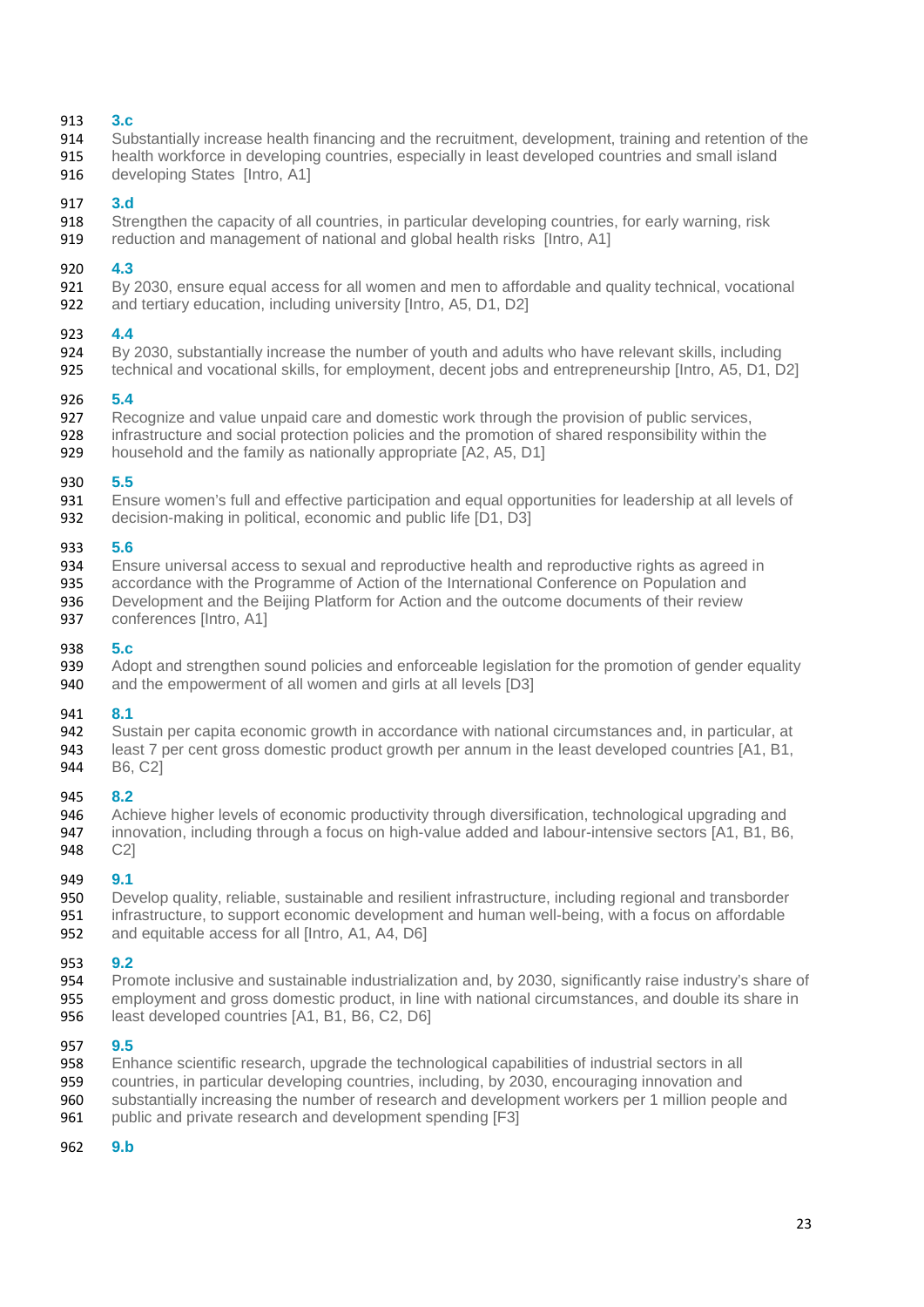- Support domestic technology development, research and innovation in developing countries,
- including by ensuring a conducive policy environment for, inter alia, industrial diversification and value addition to commodities [F3]

### **10.1**

 By 2030, progressively achieve and sustain income growth of the bottom 40 per cent of the population 968 at a rate higher than the national average [A1, B1, B6, C2, D6]

### **10.2**

- By 2030, empower and promote the social, economic and political inclusion of all, irrespective of age,
- sex, disability, race, ethnicity, origin, religion or economic or other status [A1, B1, B6, C2, D6]

### **10.3**

- Ensure equal opportunity and reduce inequalities of outcome, including by eliminating discriminatory laws, policies and practices and promoting appropriate legislation, policies and action in this regard
- [A1, B1, B6, C2, D6]

# **10.4**

977 Adopt policies, especially fiscal, wage and social protection policies, and progressively achieve<br>978 areater equality [A1, B1, B6, C2, D6] greater equality [A1, B1, B6, C2, D6]

### **10.b**

- Encourage official development assistance and financial flows, including foreign direct investment, to
- States where the need is greatest, in particular least developed countries, African countries, small
- 982 island developing States and landlocked developing countries, in accordance with their national plans<br>983 and programmes [A2, A3, B4, E1] and programmes [A2, A3, B4, E1]

### **11.1**

985 By 2030, ensure access for all to adequate, safe and affordable housing and basic services and 986 upgrade slums [Intro, A1] upgrade slums [Intro, A1]

### **11.3**

 By 2030, enhance inclusive and sustainable urbanization and capacity for participatory, integrated and sustainable human settlement planning and management in all countries [C1, D3, F1]

### **11.a**

 Support positive economic, social and environmental links between urban, per-urban and rural areas by strengthening national and regional development planning [C1, D3, F1]

### **11.b**

- By 2020, substantially increase the number of cities and human settlements adopting and
- implementing integrated policies and plans towards inclusion, resource efficiency, mitigation and
- adaptation to climate change, resilience to disasters, and develop and implement, in line with the Sendai Framework for Disaster Risk Reduction 2015-2030, holistic disaster risk management at all
- levels planning [C1, D3, F1]

 **11.c** 1000 Support least developed countries, including through financial and technical assistance, in building<br>1001 sustainable and resilient buildings utilizing local materials planning [C1, D3, F1] sustainable and resilient buildings utilizing local materials planning [C1, D3, F1]

# **12.1**

- 1003 Implement the 10-year framework of programmes on sustainable consumption and production, all<br>1004 countries taking action, with developed countries taking the lead, taking into account the developm countries taking action, with developed countries taking the lead, taking into account the development and capabilities of developing countries [Intro, A1, A4, A6]
- 

# **12.2**

By 2030, achieve the sustainable management and efficient use of natural resources [Intro, A1, A4, A6]

 **12.5**  By 2030, substantially reduce waste generation through prevention, reduction, recycling and reuse [Intro, A1, A4, A6]

### **12.6**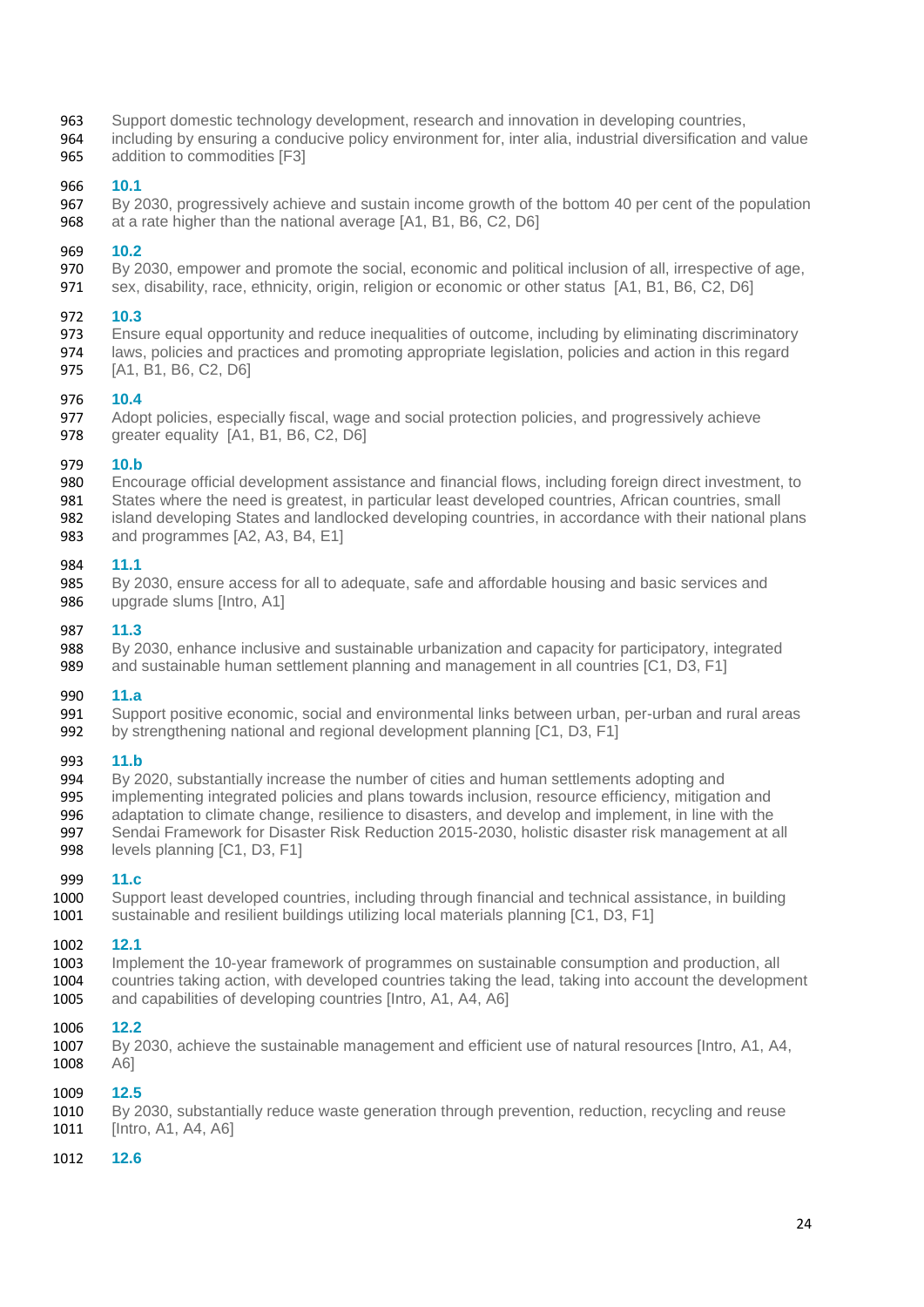1013 Encourage companies, especially large and transnational companies, to adopt sustainable practices 1014 and to integrate sustainability information into their reporting cycle [Intro, A1, A4, A6]

1015 **12.7**  Promote public procurement practices that are sustainable, in accordance with national policies and 1017 priorities [A2, A6, B1, D1, D2]

# 1018 **12.a**

Support developing countries to strengthen their scientific and technological capacity to move towards 1020 more sustainable patterns of consumption and production [Intro, A5, E1]

# 1021 **16.3**

Promote the rule of law at the national and international levels and ensure equal access to justice for 1023 all [A1, D1]

1024 **16.5**  Substantially reduce corruption and bribery in all their forms [A2, B1, B3, E1, F1-F5]

1026 **16.6**  Develop effective, accountable and transparent institutions at all levels [A2, B1, B3, E1, F1-F5]

### 1028 **16.7**

1029 Ensure responsive, inclusive, participatory and representative decision-making at all levels [A2, B1, B3, E1, F1-F5]

### 1031 **16.8**

- 1032 Broaden and strengthen the participation of developing countries in the institutions of global 1033 approximation and strengthen E1. E1. F1-F51
- governance [A2, B1, B3, B5, E1, F1-F5]

### 1034 **16.10**

1035 Ensure public access to information and protect fundamental freedoms, in accordance with national legislation and international agreements [A3, C1, C3, E1, E3, E5, F3, F4]

## 1037 **16.a**

1038 Strengthen relevant national institutions, including through international cooperation, for building<br>1039 capacity at all levels, in particular in developing countries, to prevent violence and combat terrori 1039 capacity at all levels, in particular in developing countries, to prevent violence and combat terrorism<br>1040 and crime [F1] and crime [F1]

# 1041 **16.b**

Promote and enforce non-discriminatory laws and policies for sustainable development [F1]

### 1043 **17.1**

1044 Strengthen domestic resource mobilization, including through international support to developing<br>1045 countries, to improve domestic capacity for tax and other revenue collection (Intro, A5, E1) countries, to improve domestic capacity for tax and other revenue collection [Intro, A5, E1]

### 1046 **17.3**

1047 Mobilize additional financial resources for developing countries from multiple sources [A1, B2, A3, B4]

### 1048 **17.4**

1049 Assist developing countries in attaining long-term debt sustainability through coordinated policies 1050 aimed at fostering debt financing, debt relief and debt restructuring, as appropriate, and address the 1051 external debt of highly indebted poor countries to reduce debt distress [A2, E2, B1, C2, B6] external debt of highly indebted poor countries to reduce debt distress [A2, E2, B1, C2, B6]

# 1052 **17.5**

Adopt and implement investment promotion regimes for least developed countries [A1, B2, A3, B4]

### 1054 **17.9**

- 1055 Enhance international support for implementing effective and targeted capacity-building in developing
- 1056 countries to support national plans to implement all the sustainable development goals, including<br>1057 through North-South, South-South and triangular cooperation [A3, E1] through North-South, South-South and triangular cooperation [A3, E1]

# 1058 **17.10**

- 1059 Promote a universal, rules-based, open, non-discriminatory and equitable multilateral trading system<br>1060 under the World Trade Organization, including through the conclusion of negotiations under its Doha under the World Trade Organization, including through the conclusion of negotiations under its Doha
- 1061 Development Agenda [F2]